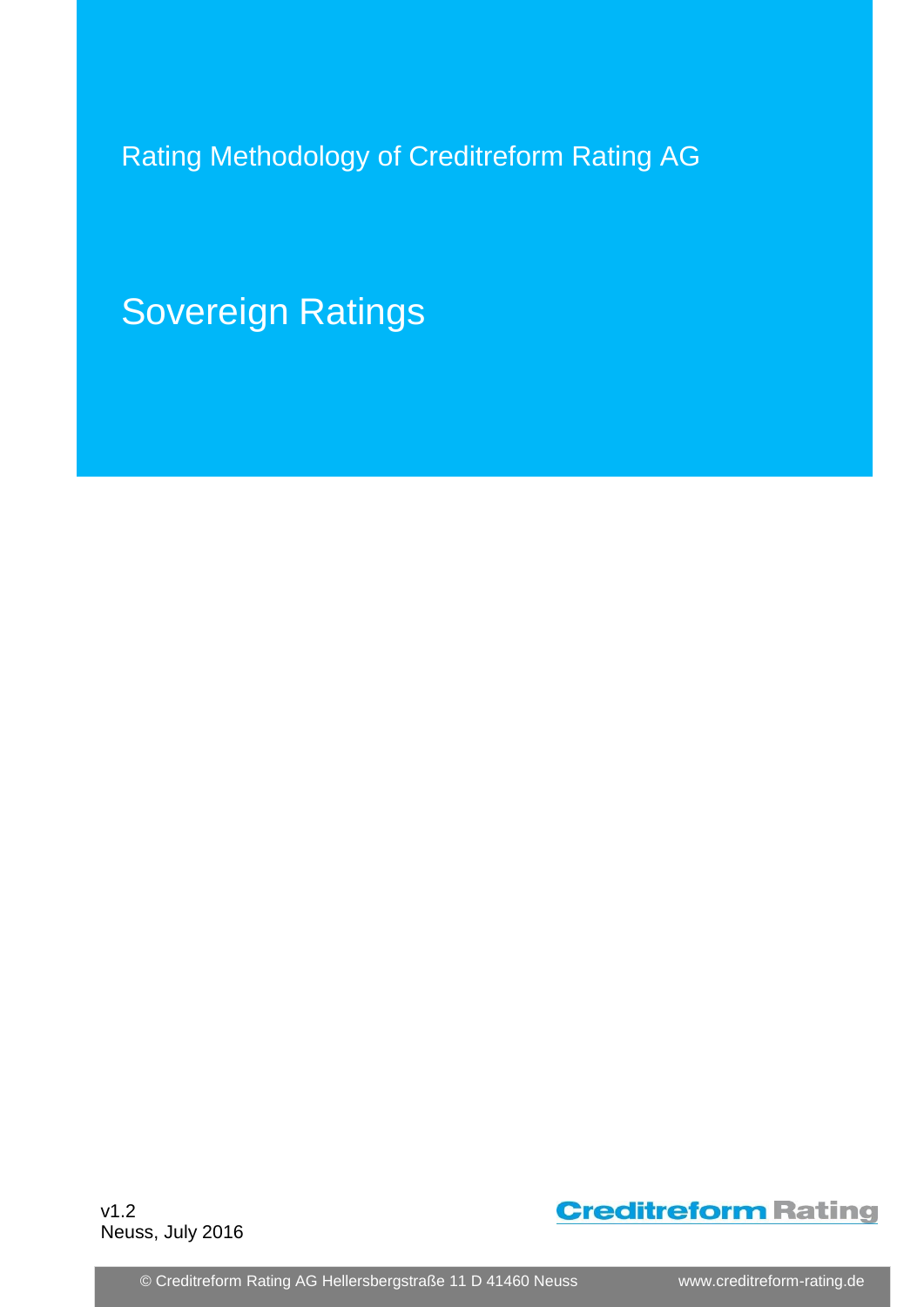# **Table of Contents**

|       | $2^{\circ}$ |  |  |  |  |  |  |  |  |  |
|-------|-------------|--|--|--|--|--|--|--|--|--|
|       |             |  |  |  |  |  |  |  |  |  |
|       | 3.1         |  |  |  |  |  |  |  |  |  |
|       |             |  |  |  |  |  |  |  |  |  |
|       |             |  |  |  |  |  |  |  |  |  |
|       | 4.1         |  |  |  |  |  |  |  |  |  |
|       | 4.2         |  |  |  |  |  |  |  |  |  |
| $5 -$ |             |  |  |  |  |  |  |  |  |  |
| 6     |             |  |  |  |  |  |  |  |  |  |
|       |             |  |  |  |  |  |  |  |  |  |

This document (v1.2) is an update which contains no essential, fundamental methodological changes. The content was clarified and slightly modified. The update was carried out in July 2016.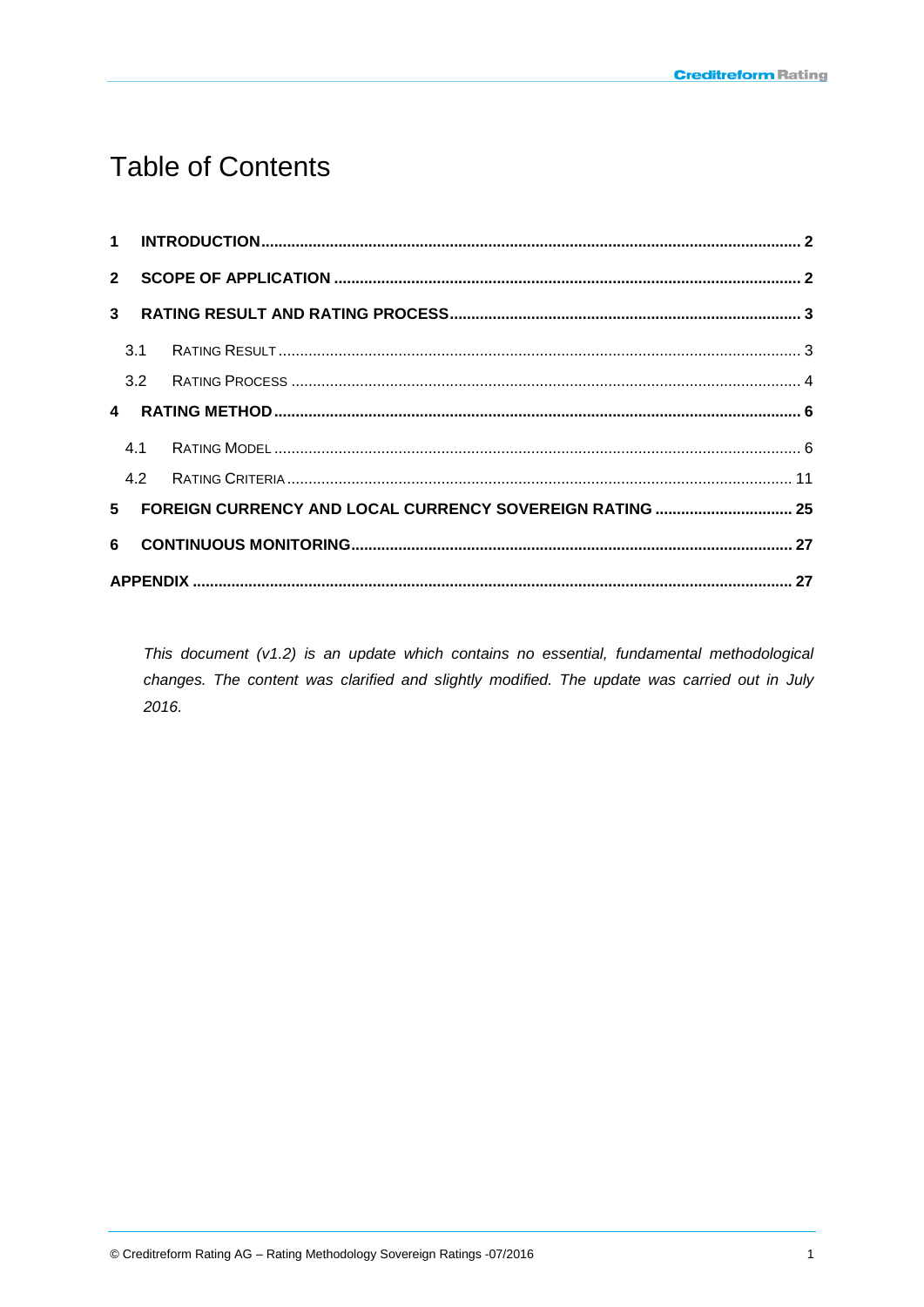### <span id="page-2-0"></span>**1 Introduction**

Creditreform Rating AG ("CRA") has been established in 2000 and registered as a European Rating Agency pursuant to Regulation (EC) No 1060/2009. In this document, CRA discloses its methodology of rating sovereign issuers in order to provide the parties involved, investors and the wider public with the opportunity of developing a deeper understanding of the mechanisms behind its ratings. The rating methodology will be regularly updated to reflect any changes in the underlying requirements. The CRA rating methodology and Code of Conduct can be freely accessed on our web page [\(www.creditreform-rating.de\)](http://www.creditreform-rating.de/).

This document describes how CRA ratings for sovereign issuers ("sovereign ratings") are carried out. CRA sovereign ratings take into account all available information that CRA deems relevant for an assessment of the risks that might affect a full and timely redemption of the principal and interest payments. Sovereign ratings are assessments of creditworthiness that can be applied to all sovereigns, independent from their level of economic development.

The key factors that affect sovereign credit risk are divided into four categories: Macroeconomic Performance, Institutional Structure, Fiscal Sustainability and Foreign Exposure. CRA assessments are based on a rating methodology that analyzes these risk factors using statistical methods, taking into account quantitative as well as qualitative indicators. We also establish adjustment criteria to reflect country-specific risks.

Sovereign ratings represent well-informed assessments of a given sovereigns' creditworthiness. They represent no recommendation of whether or not to purchase, sell or hold certain financial instruments and are not meant to estimate the value or price of such assets. Neither must sovereign ratings be misconstrued as legal opinions.

# <span id="page-2-1"></span>**2 Scope of Application**

CRA sovereign ratings assess the ability and willingness of a sovereign to meet its financial obligations fully and on time. Sovereign ratings are an assessment of the creditworthiness of a sovereign in its capacity as a debtor, not overall country risks where a given country's business environment and the risks of providing funds to a debtor within that country are quantified. CRA also issues ratings for individual bonds or financial liabilities that have been issued by sovereigns either in local or foreign currency. Government bonds commonly represent senior unsecured claims against a sovereign. Thus, issuer and issue level ratings will only rarely differ. This document explains the general methodological framework for the analyses and assessments that are conducted for the purposes of sovereign ratings.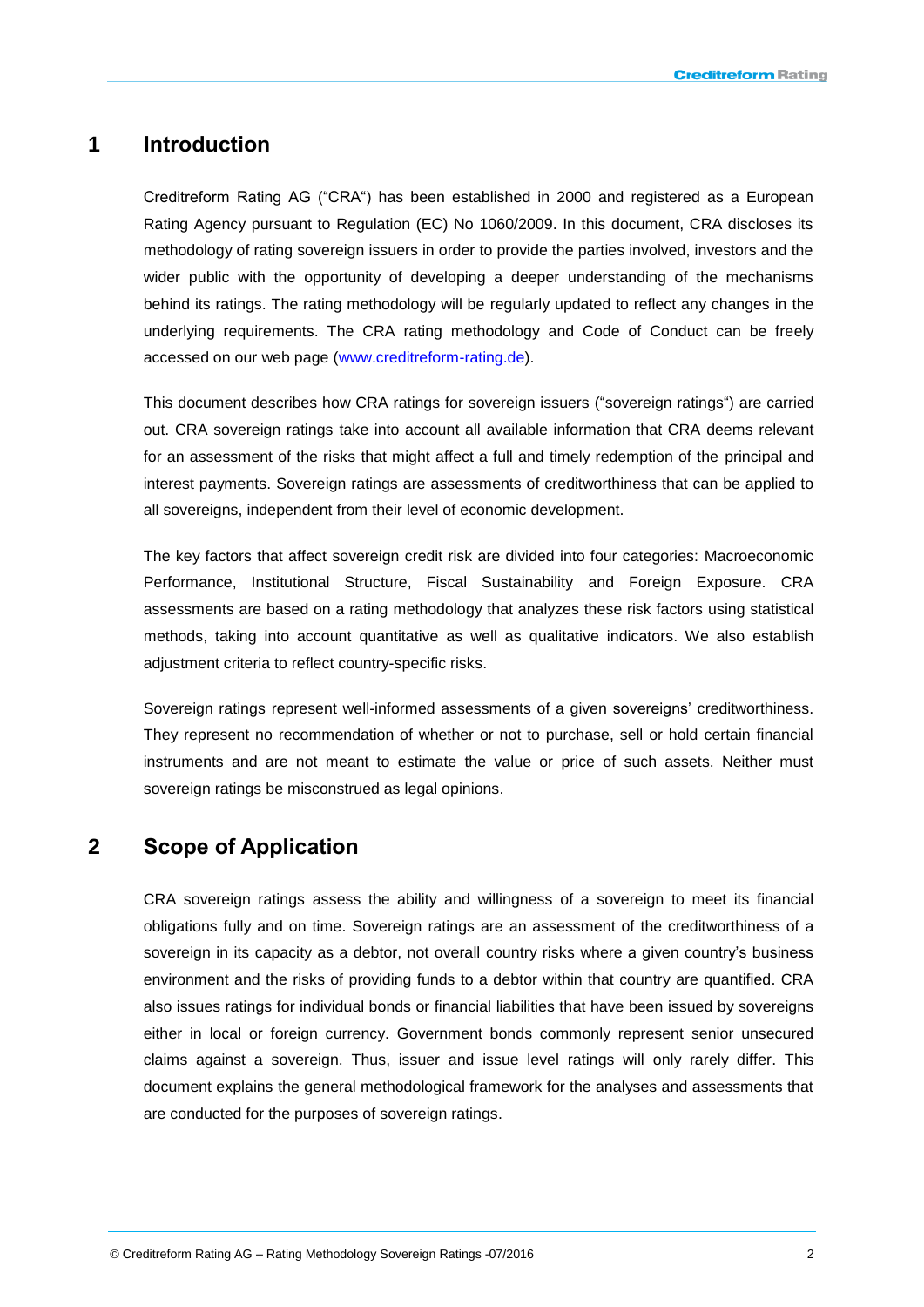# <span id="page-3-0"></span>**3 Rating Result and Rating Process**

### <span id="page-3-1"></span>**3.1 Rating Result**

CRA sovereign ratings assess the ability and willingness of any given sovereign to meet its financial obligations fully and on time. Sovereign ratings are forward-looking assessments of sovereign creditworthiness and not forecast of default probabilities.

| <b>Rating Category</b> | <b>Rating</b>    | <b>Assessment</b>                                                                      |  |  |  |  |
|------------------------|------------------|----------------------------------------------------------------------------------------|--|--|--|--|
| AAA                    | AAA              | Highest level of creditworthiness, lowest default risk                                 |  |  |  |  |
|                        | $AA+$            | Very high level of creditworthiness, very low default risk                             |  |  |  |  |
| AA                     | AA               |                                                                                        |  |  |  |  |
|                        | AA-              |                                                                                        |  |  |  |  |
|                        | $A+$             | High level of creditworthiness, low default risk                                       |  |  |  |  |
| A                      | Α                |                                                                                        |  |  |  |  |
|                        | $A -$            |                                                                                        |  |  |  |  |
|                        | BBB+             | Highly satisfactory level of creditworthiness, low to medium                           |  |  |  |  |
| <b>BBB</b>             | <b>BBB</b>       | default risk                                                                           |  |  |  |  |
|                        | BBB-             |                                                                                        |  |  |  |  |
|                        | $BB+$            | Satisfactory level of creditworthiness, medium default risk                            |  |  |  |  |
| <b>BB</b>              | <b>BB</b>        |                                                                                        |  |  |  |  |
|                        | BB-              |                                                                                        |  |  |  |  |
|                        | $B+$             | Moderate level of creditworthiness, increased default risk                             |  |  |  |  |
| В                      | B                |                                                                                        |  |  |  |  |
|                        | $B -$            |                                                                                        |  |  |  |  |
|                        | CCC              |                                                                                        |  |  |  |  |
| С                      | cc               | Low level of creditworthiness, high or very high default risk                          |  |  |  |  |
|                        | $\mathsf{C}$     |                                                                                        |  |  |  |  |
|                        |                  | Insufficient level of creditworthiness,                                                |  |  |  |  |
| SD                     | <b>SD</b>        | selective default of a considerable proportion of the country's<br>payment obligations |  |  |  |  |
| D                      |                  | Insufficient level of creditworthiness,                                                |  |  |  |  |
|                        | D                | default                                                                                |  |  |  |  |
|                        |                  |                                                                                        |  |  |  |  |
| <b>NR</b>              | <b>Not Rated</b> | Rating suspended, expired,<br>temporarily suspended due to insufficient information    |  |  |  |  |

#### **Fig. 1: Rating Scale for Long-Term Sovereign Ratings**

For its sovereign ratings, CRA uses a rating scale with rating categories from AAA to D reflecting 19 levels of creditworthiness (see Fig. 1), two default stages and the stage NR ("Not Rated"). The ratings in categories AA to B feature sub-categories where a plus (+) or a minus (-) sign is added to qualify the rating grade and to indicate the relative standing of the sovereign within the rating category. Unsolicited sovereign ratings are identified as such.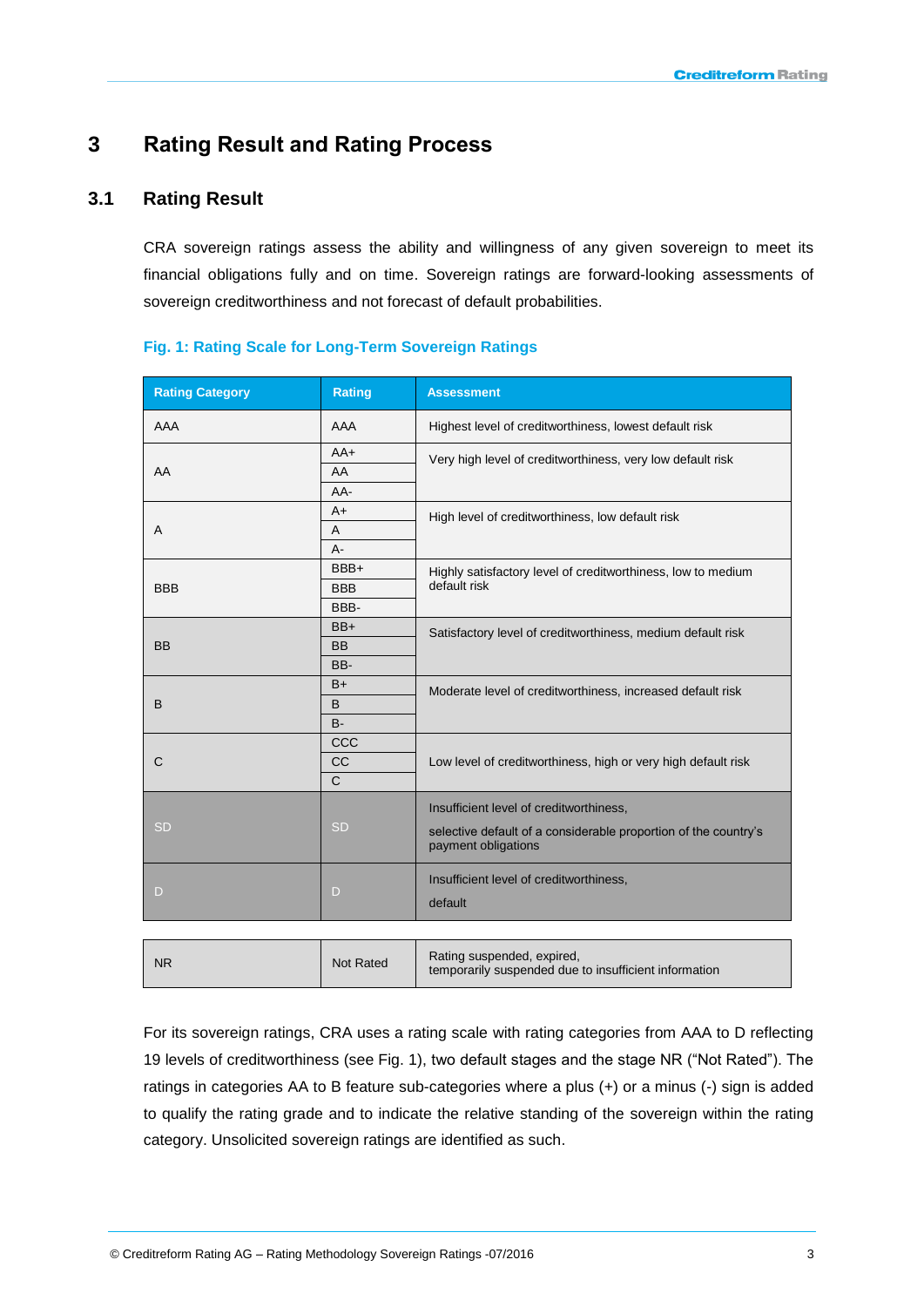The issuance of ratings requires a clear definition of a default event. CRA will downgrade sovereign ratings to SD (Selective Default) or D (Default) when the sovereign issuer has failed to meet his financial obligations to private creditors. (For the exact definition, please see the Appendix.)

A distinction can be made between long-term and short-term ratings. The above list refers to ratings that reflect an issuer's solvency over a longer period of time ("Long-term sovereign ratings"). CRA also issues long-term ratings for individual government bonds with a residual term of at least one year.

CRA qualifies each rating with an outlook that indicates the direction into which the rating is most likely to migrate over a period of one year after the date of the rating. This outlook reflects potential changes of the economic or financial conditions and is either "negative", "stable" or "positive". It must not be assumed that a positive or negative outlook will inevitably require an adjustment of the rating.

CRA may set a rating on "watch", replacing the outlook and indicating CRA's intention to review the rating before the end of its one-year term (usually within the first six months). This may be required if certain event risks threaten to affect the development of the sovereign under review or if actual developments differ from the forecast to an extent where the rating analysts must quickly acquire additional information to ensure that the rating still reflects the new risk situation. Extraordinary events that could lead to a rating watch include natural catastrophes and an escalation of interior or exterior political conflicts. Sovereign ratings can also be set on "watch" if CRA has deemed it necessary to review the methodology or basic assumptions of the analytic framework for its sovereign ratings. A rating watch does not make the adjustment of the sovereign rating inevitable. Also note that CRA remains free to raise or lower sovereign ratings that have not previously been set on "watch" as long as extraordinary events are believed to justify such a move.

### <span id="page-4-0"></span>**3.2 Rating Process**

#### **3.2.1 Data Requirements and Data Processing**

The CRA assessments of sovereign issuers and their levels of creditworthiness are based on the quantitative and qualitative analyses of data and information that have been acquired from publicly available international resources, including the databases of the International Monetary Fund (IMF), the World Bank, the Organisation for Economic Co-operation and Development (OECD), the United Nations (UN), the Bank for International Settlements (BIS), the Asian Development Bank (ADB), the Inter-American Development Bank (IADB) and the European Commission. CRA also uses data of national organizations and public agencies such as central banks, statistical offices and government ministries. If the sovereign or a related third party did participate in the rating process (solicited sovereign rating), CRA can also take into account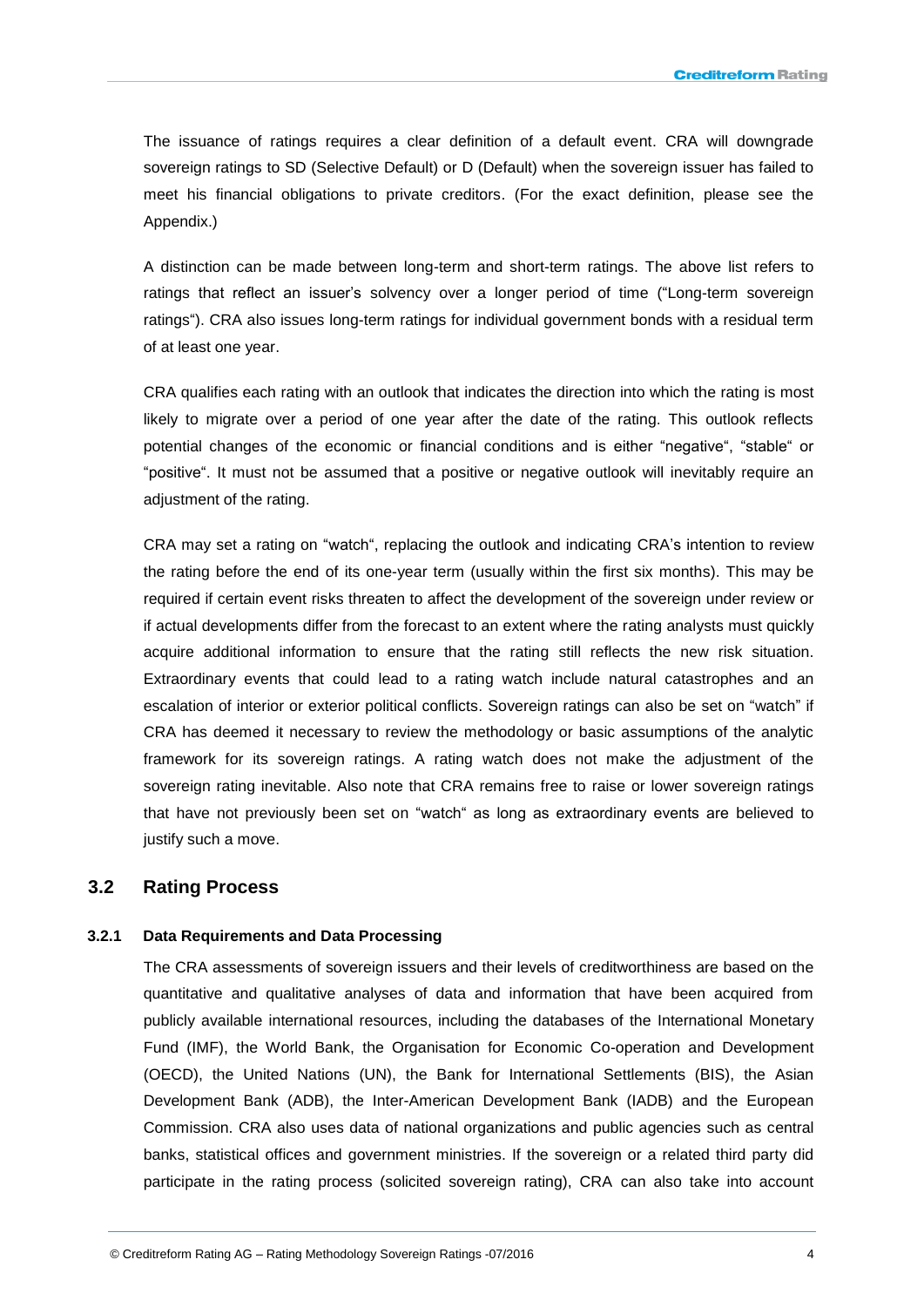confidential information from the accounts, management and other relevant internal documents for the rated sovereign or a related third party.

All data are subjected to plausibility checks before they are archived in internal data storage facilities and subsequently used in the rating process. Most of these data are historical. Additionally, CRA determines forecast values that are largely based on projections by the IMF, the governments themselves and CRA analysts. The CRA analytical framework therefore takes into account the expected development of certain variables, especially financial and budgetary indicators of the sovereign under review.

#### **3.2.2 Rating approach**

The rating process is designed to generate an accurate and reliable assessment of a sovereigns' creditworthiness, based on an efficient and consistent methodology. This approach reflects the objectives of guaranteeing the quality and integrity of the rating process, of avoiding conflicts of interest and of ensuring transparent and comparable decision-making mechanisms. The final instance of the rating process is the Rating Committee. The results of the analyses are submitted to the Rating Committee, and it is this Committee that determines the eventual rating on the basis of the quantitative and qualitative analyses.

CRA sovereign ratings take into account the specific characteristics of the sovereign under review. CRA publishes a calendar for the following 12 month at the end of December, submitting the dates for the publication of sovereign ratings and rating outlooks. The publication dates of CRA sovereign ratings and related rating outlooks are set on a Friday. CRA publishes the sovereign ratings after the close of business hours of the last closed regulated market in the European Union and at least one hour before the opening of the first opened regulated market in the European Union.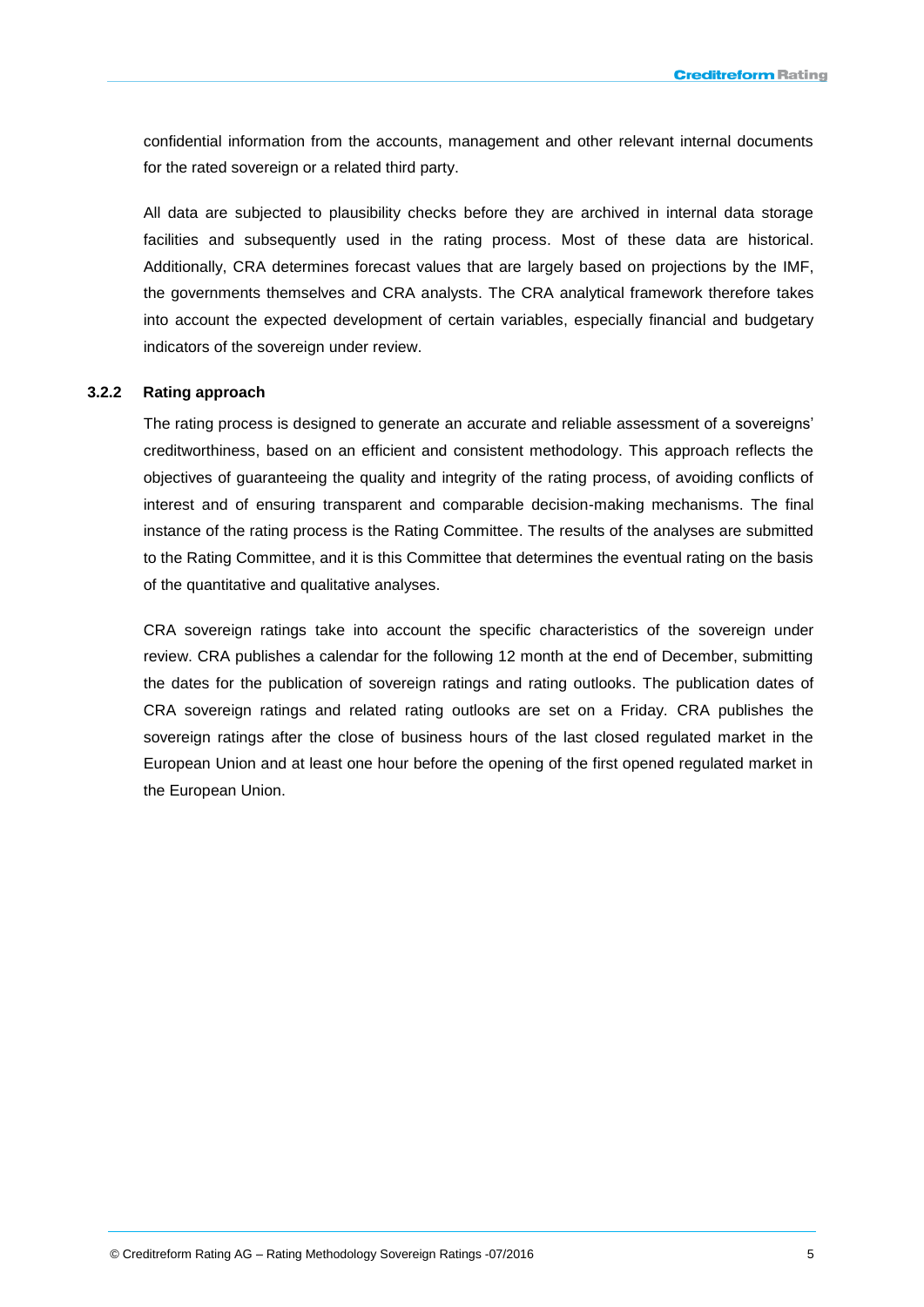# <span id="page-6-0"></span>**4 Rating Method**

### <span id="page-6-1"></span>**4.1 Rating Model**

The CRA sovereign rating model represents the analytical framework for the quantitative and qualitative assessments of a sovereigns' creditworthiness (see Fig. 2). The sovereign rating model is based on four risk factors: Macroeconomic Performance, Institutional Structure, Fiscal Sustainability, and Foreign Exposure. CRA uses a statistical approach under which a certain score is calculated for each of these risk factors, using a wide range of quantitative and qualitative indicators.

### **Fig. 2: CRA Sovereign Rating Model**



= Adjustment variables incorporating country-specific circumstances  $\overline{A}$ 

The scores for the four risk factors are calculated in two steps. First, CRA determines the initial scores for each individual factor's underlying core indicators (for further details on this, see Chapter 4.4). The indicators are mapped on a 10-point-scale, according to their respective risk situation (see Fig. 3). Thus, all indicators are assessed on a scale that ranges from LR (low risk) to HR (high risk), with the categories S (stable risk situation), M (moderate risk), E (elevated risk) and I (impaired risk) in between. The categories S and I feature additional sub-categories where a plus (+) and minus (-) sign allow further differentiation. Standardized threshold values have been established for each risk factor indicator in the individual mapping categories.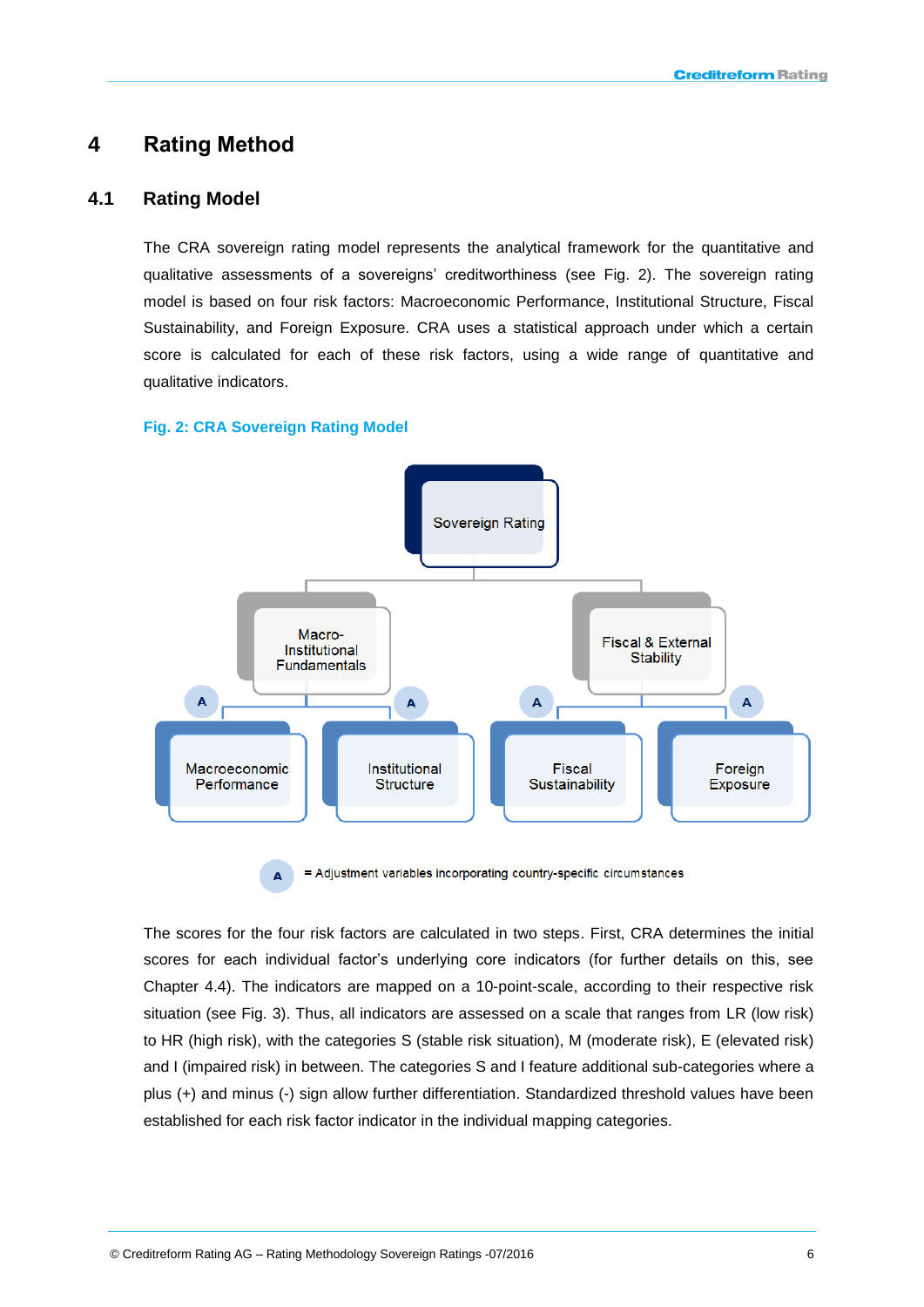| <b>Mapping</b><br>categories | <b>Risik situation</b> |
|------------------------------|------------------------|
| l R                          | low risk               |
| $S(+)$                       |                        |
| $\overline{\mathsf{S}}$      | stable                 |
| $S(-)$                       |                        |
| $\overline{\mathsf{M}}$      | moderate               |
| Е                            | elevated               |
| $I(+)$                       |                        |
|                              | impaired               |
| $I(-)$                       |                        |
| HR                           | high risk              |

#### **Fig. 3: Scoring grid for the assessment of credit risk**

In a subsequent step, each risk factor undergoes an adjustment process. The previously established initial scores of the individual risk factors provide a rough assessment of the risk profile and of the essential strengths and weaknesses of the sovereign under review. However, in order to make sure that country-specific parameters are properly taken into account, CRA introduces adjustment variables into the risk assessment in the four areas Macroeconomic Performance, Institutional Structure, Fiscal Sustainability and Foreign Exposure that are not equally relevant for all sovereigns. This guarantees that country-specific features and characteristics are taken into account and reflected by the eventual risk profile. This adjustment process can, ultimately, lead to a result where the individual risk factors have (even significantly) higher or lower values in the scoring grid than indicated by the initial scores. Adjustment variables and the underlying adjustment process are explained in detail in Chapter 4.2.

The risk factors, having been identified and subjected to the adjustment process, are finally combined into the so-called main factors. The risk factors Macroeconomic Performance and Institutional Structure are used to determine the main factor Macro-Institutional Fundamentals, while the risk factors Fiscal Sustainability and Foreign Exposure provide the input parameters for the main factor Fiscal & External Stability.

The risk factors Macroeconomic Performance (for more detail, see 4.2.1) and Institutional Structure (4.2.2) are combined with equal weightings, determining the main factor Macro-Institutional Fundamentals (see the combination matrix in Figure 4). For the purpose of determining the main factor scores, the same scoring grid is used that was already applied to determine the risk situation in the individual risk factors.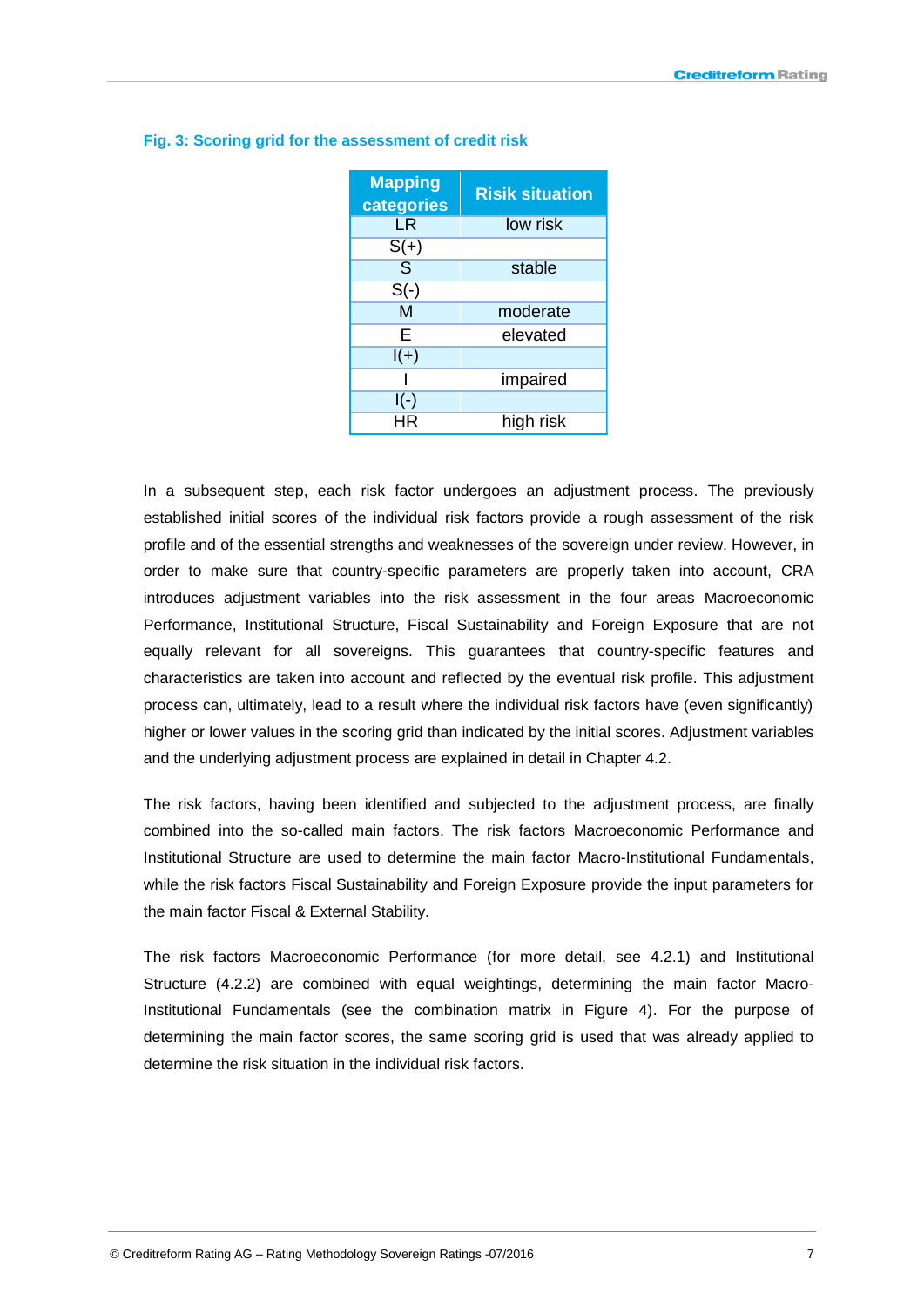|               |           | <b>LR</b> | $S(+)$     | S          | $S(-)$ | M      | Е          | $I(+)$ |            | $I(-)$ | <b>HR</b>  |
|---------------|-----------|-----------|------------|------------|--------|--------|------------|--------|------------|--------|------------|
|               | <b>LR</b> | LR        | LR         | $S(+)$     | $S(+)$ | S      | S          | $S(-)$ | $S(\cdot)$ | M      | M          |
|               | $S(+)$    | LR        | $S(+)$     | $S(+)$     | S      | S      | $S(-)$     | $S(-)$ | M          | M      | Е          |
| Structure     | S         | $S(+)$    | $S(+)$     | S          | S      | $S(-)$ | $S(\cdot)$ | M      | M          | Е      | E.         |
|               | $S(-)$    | $S(+)$    | S          | S          | $S(-)$ | $S(-)$ | M          | M      | Е          | Е      | $I(+)$     |
|               | M         | S         | S          | $S(-)$     | $S(-)$ | M      | M          | E      | Е          | $I(+)$ | $I(+)$     |
|               | E         | S         | $S(\cdot)$ | $S(\cdot)$ | M      | M      | Е          | Е      | $I(+)$     | $I(+)$ |            |
| Institutional | $I(+)$    | $S(-)$    | $S(-)$     | M          | M      | E      | Е          | $I(+)$ | $I(+)$     |        |            |
|               |           | $S(-)$    | M          | M          | E      | E      | $I(+)$     | $I(+)$ |            |        | $I(-)$     |
|               | $I(-)$    | M         | M          | E          | E      | $I(+)$ | $I(+)$     |        |            | $I(-)$ | $I(\cdot)$ |
|               | <b>HR</b> | M         | Е          | E          | $I(+)$ | $I(+)$ |            |        | $I(\cdot)$ | $I(-)$ | <b>HR</b>  |

#### **Fig. 4: Combination of the Risk Factors Macroeconomic Performance and Institutional Structure**

**Macroeconomic Performance**

The main factor Fiscal & External Stability is determined by combining the risk factors Fiscal Sustainability (for more details, see 4.2.3) and Foreign Exposure (4.2.4). The risk factors are aggregated as illustrated in Figure 5, taking into account the sovereigns' currency status.

The currency status of the local currency is established on the basis of the IMF's currency basket for Special Drawing Rights (SDR) and the BIS's Central Bank Survey. CRA has implemented four currency status categories, ranging from CS 3 to CS 0. A high currency status indicates a sovereign with a reserve currency or a vehicle currency, i.e. a currency that is actively traded on the foreign exchange markets to a significant degree.

CS 3 is assigned to sovereigns with a reserve currency. Whether or not a currency is regarded as a reserve currency is determined by the currency basket used by the IMF to evaluate special drawing rights. As per May 2016, sovereigns with a reserve currency include the United States (US-Dollar), the United Kingdom (Pound Sterling), the euro area members (Euro) and Japan (Yen). Recently, the Chinese Renminbi also received reserve currency status, following which CS 3 will also be assigned to China from 1 October 2016 onwards.

The "Triennial Central Bank Survey of Foreign Exchange and Derivatives Market Activity" of the BIS is the most comprehensive source of information about the volume and the structure of foreign exchange markets. CS 2 will be assigned to a sovereign if its local currency makes up 2% or more of the average daily turnover on the global foreign exchange markets and CS 3 has not already been assigned to the sovereign. Category CS 1 contains all countries whose local currency makes up between 1 and 2% of the average daily turnover on the global foreign exchange markets. CS 0 is assigned to all other countries.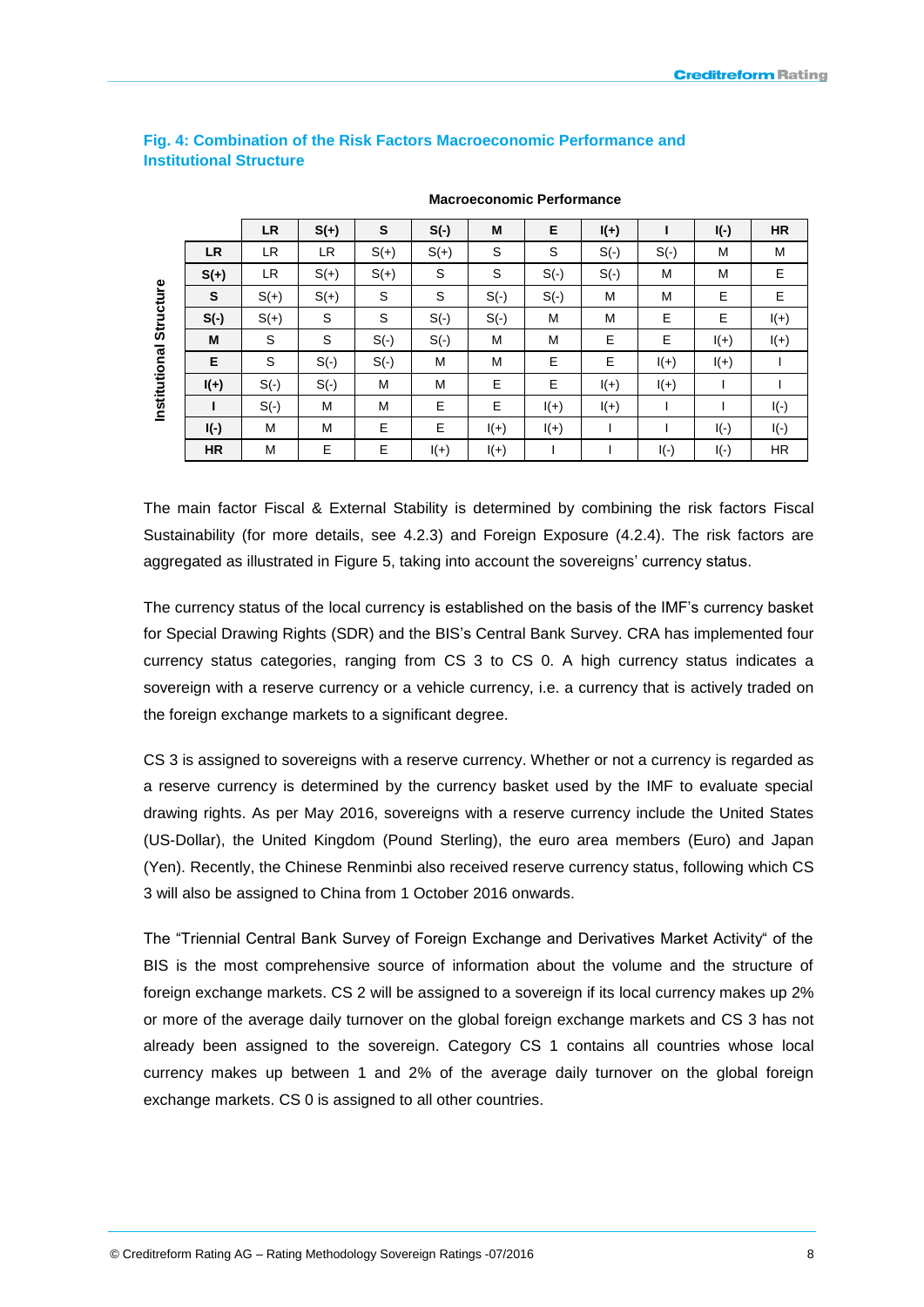#### **Fig. 5: Combination of the Risk Factors Fiscal Sustainability and Foreign Exposure**

| ٧      |         |  |
|--------|---------|--|
| ٠<br>٧ | ٠.<br>× |  |

| אנט סט         |           |           |        |            |           |            |             |        |        |        |            |
|----------------|-----------|-----------|--------|------------|-----------|------------|-------------|--------|--------|--------|------------|
|                |           | <b>LR</b> | $S(+)$ | S          | $S(-)$    | M          | E           | $I(+)$ |        | $I(-)$ | <b>HR</b>  |
|                | <b>LR</b> | LR.       | LR     | <b>LR</b>  | <b>LR</b> | LR.        | $S(+)$      | $S(+)$ | $S(+)$ | $S(+)$ | $S(+)$     |
|                | $S(+)$    | LR.       | $S(+)$ | $S(+)$     | $S(+)$    | $S(+)$     | $S(+)$      | S      | S      | S      | S          |
| Sustainability | S         | $S(+)$    | $S(+)$ | S          | S         | S          | S           | S      | $S(-)$ | $S(-)$ | $S(\cdot)$ |
|                | $S(-)$    | S         | S      | S          | $S(-)$    | $S(-)$     | $S(-)$      | $S(-)$ | $S(-)$ | M      | M          |
|                | M         | $S(-)$    | $S(-)$ | $S(\cdot)$ | $S(-)$    | M          | M           | M      | M      | M      | E.         |
|                | E         | M         | M      | M          | M         | M          | Е           | E.     | Е      | E      | E          |
|                | $I(+)$    | M         | Е      | E          | E         | E          | E           | $I(+)$ | $I(+)$ | $I(+)$ | $I(+)$     |
| Fiscal         | ı         | E         | E      | $I(+)$     | $I(+)$    | $I(+)$     | $I(+)$      | $I(+)$ |        |        |            |
|                | $I(-)$    | $I(+)$    | $I(+)$ | $I(+)$     |           |            |             |        |        | $I(-)$ | $I(-)$     |
|                | <b>HR</b> |           |        |            |           | $I(\cdot)$ | $ (\cdot) $ | $I(-)$ | $I(-)$ | $I(-)$ | <b>HR</b>  |

**Foreign Exposure**

**Foreign Exposure**

| ٠              | ٧ |
|----------------|---|
| . .<br>__<br>- |   |
|                |   |

|                |           | <b>LR</b> | $S(+)$ | S      | $S(-)$ | M          | Е      | $I(+)$ |                     | $I(-)$    | <b>HR</b>  |
|----------------|-----------|-----------|--------|--------|--------|------------|--------|--------|---------------------|-----------|------------|
|                | <b>LR</b> | LR        | LR     | $S(+)$ | $S(+)$ | $S(+)$     | S      | S      | S                   | S         | $S(\cdot)$ |
|                | $S(+)$    | $S(+)$    | $S(+)$ | $S(+)$ | S      | S          | S      | $S(-)$ | $S(-)$              | $S(-)$    | $S(\cdot)$ |
| Sustainability | S         | $S(+)$    | S      | S      | S      | $S(-)$     | $S(-)$ | $S(-)$ | M                   | М         | M          |
|                | $S(-)$    | S         | S      | $S(-)$ | $S(-)$ | $S(-)$     | M      | M      | M                   | Е         | Е          |
|                | M         | $S(-)$    | $S(-)$ | $S(-)$ | M      | М          | M      | Е      | Е                   | Е         | $I(+)$     |
|                | Е         | M         | M      | M      | M      | Е          | E      | Е      | $I(+)$              | $I(+)$    | $I(+)$     |
|                | $I(+)$    | M         | Е      | Е      | E      | Е          | $I(+)$ | $I(+)$ | $I(+)$              |           |            |
| Fiscal         |           | E         | E.     | $I(+)$ | $I(+)$ | $I(+)$     | $I(+)$ |        |                     |           | $I(-)$     |
|                | $I(-)$    | $I(+)$    | $I(+)$ | $I(+)$ |        |            |        |        | $I(-)$              | $I(-)$    | $I(-)$     |
|                | HR        | $I(+)$    |        |        |        | $I(\cdot)$ | $I(-)$ | $I(-)$ | $\mathsf{I}(\cdot)$ | <b>HR</b> | HR.        |

| ٠<br>. . | I      |
|----------|--------|
|          |        |
| . .      |        |
| __       | $\sim$ |

|                |           | <b>LR</b> | $S(+)$ | S      | $S(-)$ | M      | Е      | $I(+)$ |        | $I(-)$    | <b>HR</b>  |
|----------------|-----------|-----------|--------|--------|--------|--------|--------|--------|--------|-----------|------------|
|                | <b>LR</b> | LR        | $S(+)$ | $S(+)$ | S      | S      | $S(-)$ | $S(-)$ | M      | М         | E          |
|                | $S(+)$    | $S(+)$    | $S(+)$ | S      | S      | $S(-)$ | $S(-)$ | M      | M      | Е         | Е          |
|                | S         | $S(+)$    | S      | S      | $S(-)$ | $S(-)$ | M      | M      | Е      | Е         | $I(+)$     |
|                | $S(-)$    | S         | S      | $S(-)$ | $S(-)$ | М      | M      | Е      | Е      | $I(+)$    | $I(+)$     |
| Sustainability | M         | S         | $S(-)$ | $S(-)$ | М      | M      | Е      | Е      | $I(+)$ | $I(+)$    |            |
|                | E         | $S(-)$    | $S(-)$ | М      | M      | Е      | Е      | $I(+)$ | $I(+)$ |           |            |
|                | $I(+)$    | $S(-)$    | M      | м      | Е      | Е      | $I(+)$ | $I(+)$ |        |           | $I(-)$     |
| Fiscal         |           | M         | M      | Е      | E      | $I(+)$ | $I(+)$ |        |        | $I(-)$    | $I(\cdot)$ |
|                | $I(-)$    | M         | E      | E      | $I(+)$ | $I(+)$ |        |        | $I(-)$ | $I(-)$    | <b>HR</b>  |
|                | <b>HR</b> | E         | E      | $I(+)$ | $I(+)$ |        |        | $I(-)$ | $I(-)$ | <b>HR</b> | HR.        |

# For countries with CS 0, the risk factors Fiscal Sustainability and Foreign Exposure are combined with equal weight into the main factor Fiscal & External Stability, while for countries with a lower currency status, the risk factor Foreign Exposure has a lower weight (20% for CS 3 or 2, 30% for CS 1). Sovereigns with a reserve or actively traded currency benefit from high international demand for their currencies. Reserve currencies are fully convertible, and central banks all over the world hold them as reserves to ensure liquidity. Currencies with CS 3/2/1 are also used as

#### **Foreign Exposure**

© Creditreform Rating AG – Rating Methodology Sovereign Ratings -07/2016 9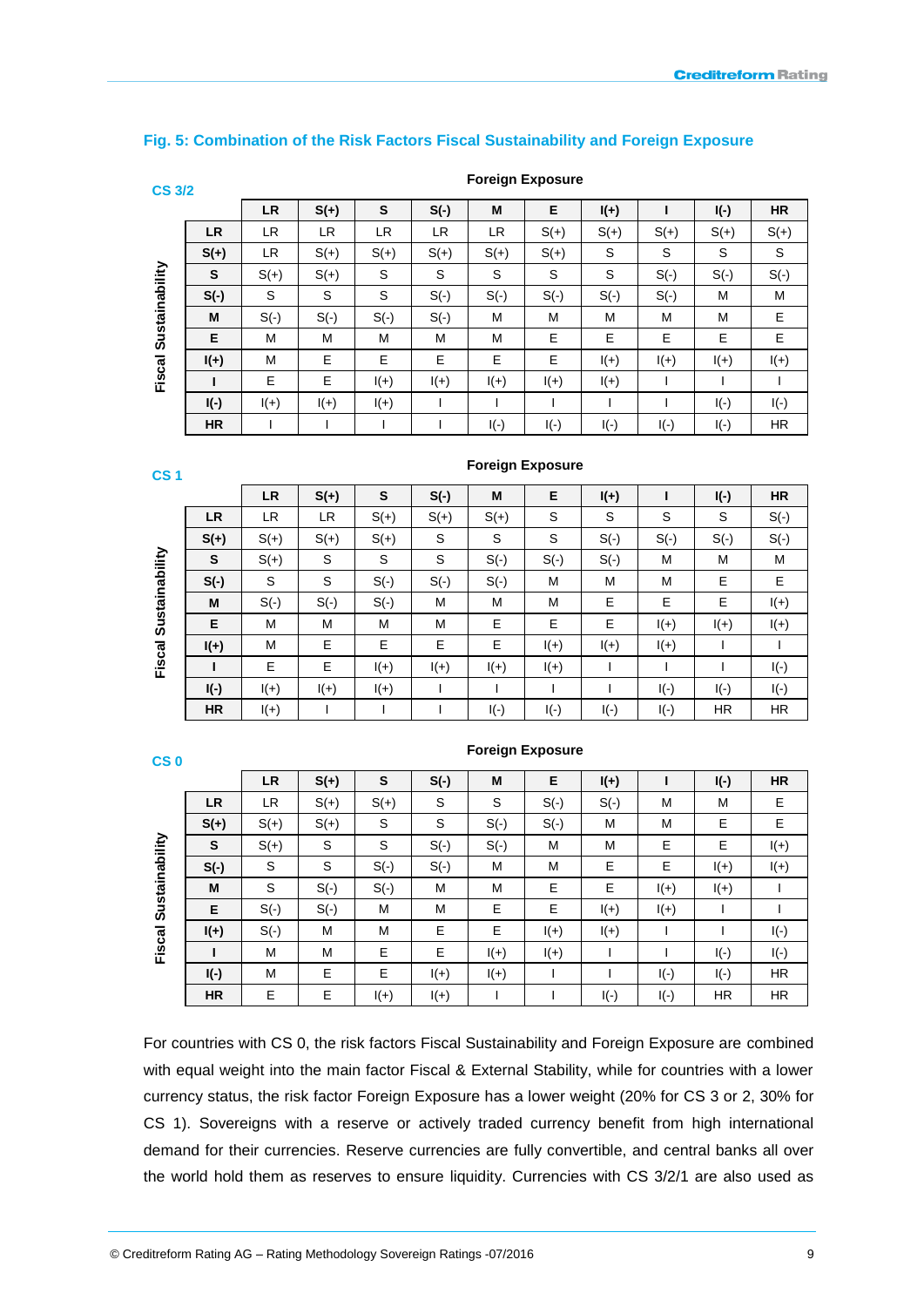vehicle currencies in cross-border finance transactions. As a rule, sovereigns with reserve currencies or actively traded currencies tend to have broader and deeper capital markets, and the demand for assets in their local currencies is significantly higher than for assets denominated in the currencies of CS 0 sovereigns. These factors ultimately provide CS 3/2/1 countries with substantially more room for maneuver for their monetary and fiscal policies, making it easier for them to refinance their national debt and increasing their resilience against external economic developments. CS 0 sovereigns are generally facing difficulties in raising capital in their local currencies. This makes them all the more vulnerable, since any devaluation of their local currency will make it harder for them to meet their financial obligations abroad, decreasing the willingness of foreign investors to finance these sovereigns.

In a final step, the two main factors Macro-Institutional Fundamentals and Fiscal & External Stability are combined into the sovereign rating. The main factor scores are aggregated in a nonlinear pattern (see Fig. 6).

|           |           |            | <b>Macro-Institutional Fundamentals</b> |       |            |            |            |            |            |           |            |  |
|-----------|-----------|------------|-----------------------------------------|-------|------------|------------|------------|------------|------------|-----------|------------|--|
|           |           | <b>LR</b>  | $S(+)$                                  | S     | $S(-)$     | M          | Е          | $I(+)$     |            | $I(-)$    | <b>HR</b>  |  |
|           | <b>LR</b> | <b>AAA</b> | AAA                                     | AAA   | AA         | AA-        | A          | $A-$       | <b>BBB</b> | <b>BB</b> | $B+$       |  |
|           | $S(+)$    | AAA        | AAA                                     | $AA+$ | AA-        | $A+$       | $A -$      | BBB+       | BBB-       | BB-       | B          |  |
| Stability | S         | AAA        | AAA                                     | AA    | $A+$       | A          | BBB+       | <b>BBB</b> | $BB+$      | B+        | B          |  |
|           | $S(-)$    | <b>AAA</b> | $AA+$                                   | AA-   | A          | $A -$      | <b>BBB</b> | BBB-       | <b>BB</b>  | B+        | B-         |  |
| External  | M         | AAA        | AA                                      | $A+$  | $A -$      | BBB+       | BBB-       | BB+        | BB-        | B         | B-         |  |
|           | Е         | $AA+$      | AA                                      | A     | $A -$      | <b>BBB</b> | $BB+$      | <b>BB</b>  | B+         | <b>B-</b> | <b>CCC</b> |  |
| య         | $I(+)$    | AA+        | AA-                                     | $A-$  | BBB+       | BBB-       | <b>BB</b>  | BB-        | B          | в-        | <b>CCC</b> |  |
| Fiscal    |           | AA         | $A+$                                    | BBB+  | <b>BBB</b> | $BB+$      | BB-        | $B+$       | В          | CCC       | <b>CCC</b> |  |
|           | $I(-)$    | AA-        | A                                       | BBB+  | BBB-       | <b>BB</b>  | B+         | В          | B-         | CCC       | CC/C       |  |

**Fig. 6: Combination of the Main Factors Macro-Institutional Fundamentals and Fiscal & External Stability**

Increasing fiscal sustainability and foreign exposure risks will affect a sovereigns' creditworthiness with very good macro-economic and institutional fundamentals less adversely than the creditworthiness of sovereigns with weaker fundamentals. Consequently, the main factor Macro-Institutional Fundamentals receives a higher weight in the mapping categories from LR to S(-) than in the categories characterized by higher risks. At the same time, sovereigns with a relatively weak macroeconomic performance and institutions are generally more vulnerable to unfavorable fiscal or external developments. This is why BB or B+ are the best ratings that sovereigns with an I(-) or HR assessment for the main factor Macro-Institutional Fundamentals can obtain.

**HR** A+ A- BBB- BB+ BB- B B- CCC CCC CC/C

CRA issues long term ratings for sovereign issuers as well as for government bonds. The analytical framework for sovereign ratings, meanwhile, applies independently from the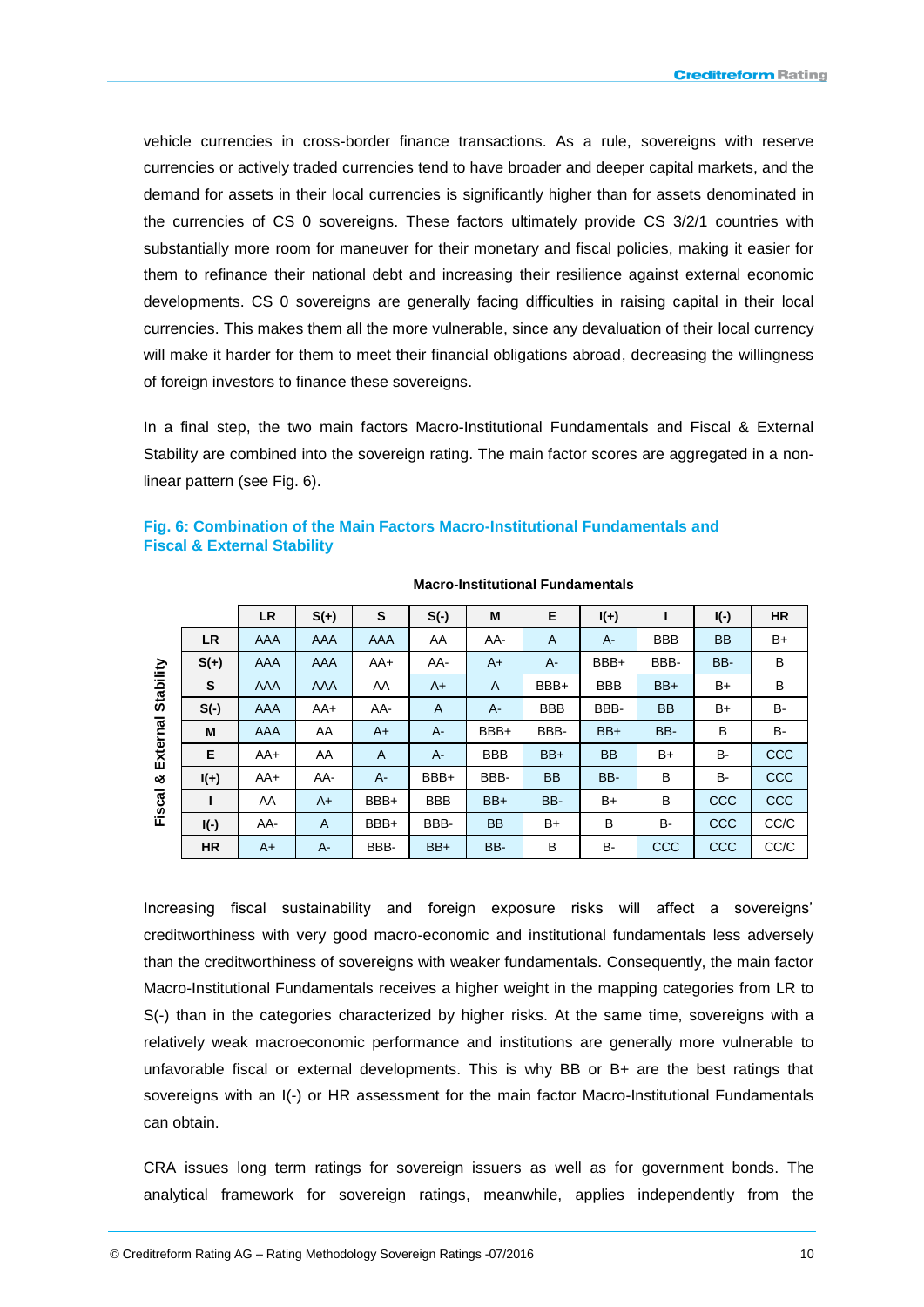denomination (national or foreign currency) of a given sovereign issuer's financial obligations. Sovereign ratings of government bonds that have been issued in local currency can, nevertheless, receive a deviating rating. This is explained in greater detail in Chapter 5, where a list of the assessment criteria can be found.

Overall, the analytical framework for the assessment of a given sovereigns' creditworthiness is flexible. The combination matrices shown above primarily serve the purpose of transparency. They are meant to illustrate and explain how CRA arrives at its sovereign ratings. When our analysts assess a sovereigns' ability of servicing its debt, the rating may differ from what would be implied by the methodology outlined above, provided they decide that such a deviation is necessary to consider and duly take into account all existing credit risks. Thus, it is in principle possible to apply rating criteria that have not been mentioned in this document or to assign different weights to the aforementioned risk or main factors.

### <span id="page-11-0"></span>**4.2 Rating Criteria**

Within the scope of its rating methodology, CRA analyzes the four risk factors Macroeconomic Performance, Institutional Structure, Fiscal Sustainability and Foreign Exposure. Each of these factors is composed of a wide range of quantitative and qualitative indicators. The core indicators are analyzed using statistical methods (see 4.1) and aggregated using the weighting method illustrated in Fig. 7. The final risk factor is then determined by applying a number of adjustment variables reflecting country- specific risks.

CRA uses historical data as well as forecasts of how the indicators in question are likely to develop. While the use of reliable time series data enables the detection of long-term trends, forecasts reflect the fact that ratings are always forward-looking assessments. A mere extrapolation of past developments may be misguiding. Thus, CRA is using a through-the-cycle approach, guaranteeing that the adjustment of ratings is not exclusively determined by cyclical components and that the ratings accurately reflect the structural state of an economy and the underlying creditworthiness of the sovereign under review.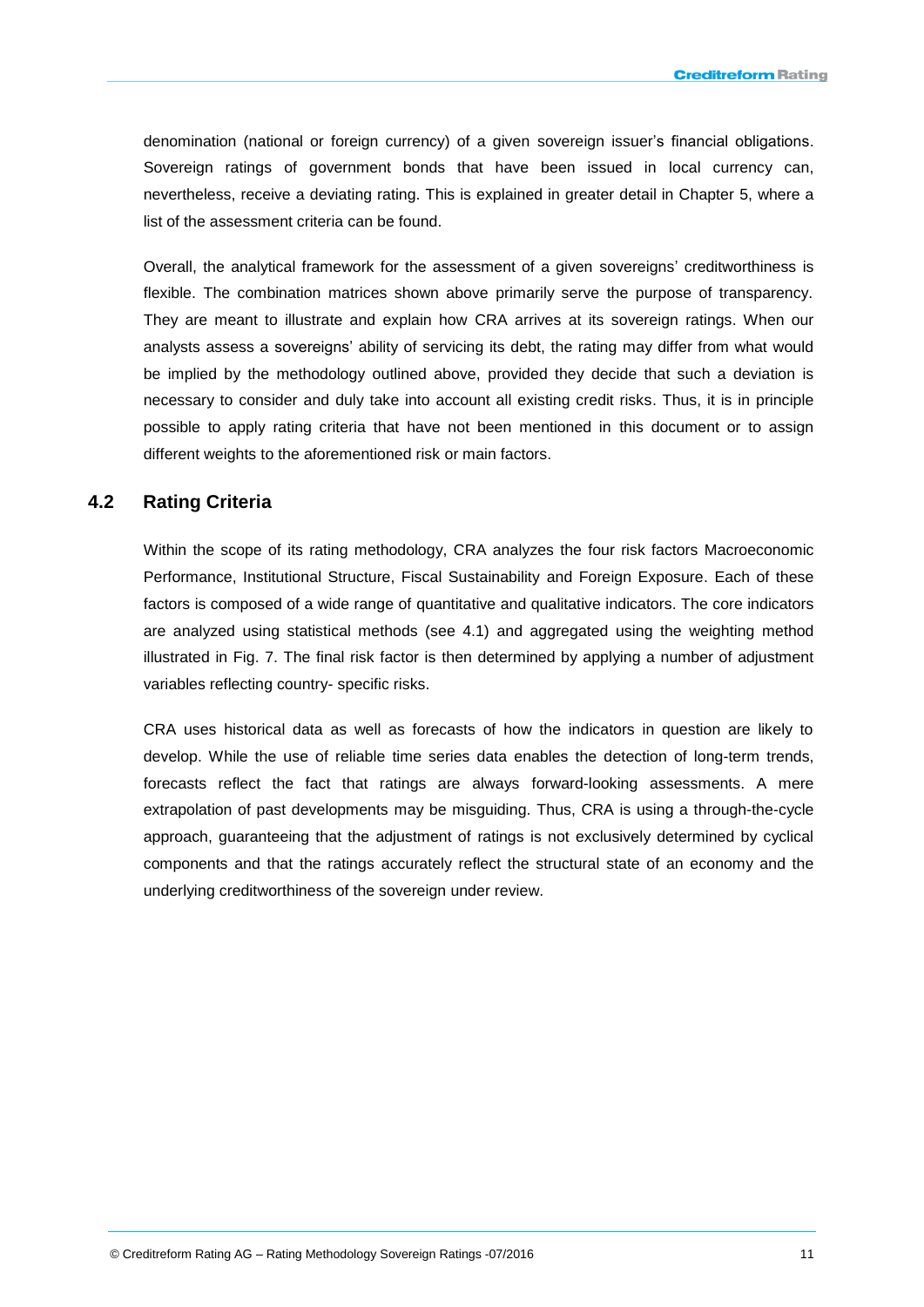### **Fig. 7: Sovereign Rating indicators in the individual risk factor categories**

| <b>Risk factors</b>              | Weight (in %) | <b>Core indicators</b>                      | <b>Adjustment variables</b>                               |  |
|----------------------------------|---------------|---------------------------------------------|-----------------------------------------------------------|--|
|                                  | 60            | GDP per capita                              |                                                           |  |
| <b>Macroeconomic Performance</b> | 20            | GDP trend growth                            | Credit development<br>Economic resilience and flexibility |  |
|                                  | 20            | <b>GDP</b> volatility                       |                                                           |  |
|                                  | 20            | Monetary policy effectiveness               |                                                           |  |
|                                  | 80            | Good governance                             | Payment record                                            |  |
| <b>Institutional Structure</b>   | 40            | Government effectiveness                    | Program country                                           |  |
|                                  | <b>20</b>     | Voice & accountability                      | Sustainability of monetary policy<br>Political risk       |  |
|                                  | 20            | Control of corruption                       | Quality of statistics                                     |  |
|                                  | 20            | Rule of law                                 |                                                           |  |
|                                  | 40            | Change in goverment debt/GDP                | <b>Fiscal policy framework</b>                            |  |
| <b>Fiscal Sustainability</b>     | $20/40*$      | Government debt/GDP                         | Foreign currency debt                                     |  |
|                                  | 40/20*        | Interest payments/Revenue                   | Contingent liabilities/sovereign wealth funds             |  |
|                                  |               |                                             | Demographics                                              |  |
|                                  | $30/20*$      | (Current account balance+net FDI)/GDP       | Sudden reversals in balance of payments                   |  |
|                                  | $20/30*$      | International reserves/Imports              | <b>FX</b> regime                                          |  |
| <b>Foreign Exposure</b>          | 25            | Sovereign external debt/Government debt     | Refinancing conditions                                    |  |
|                                  | 25            | Sovereign external debt/Total external debt | Sustainability of external debt service                   |  |

*\*) Risk weights for sovereigns with currency status=3/2 and sovereigns with currency status=1/0, respectively*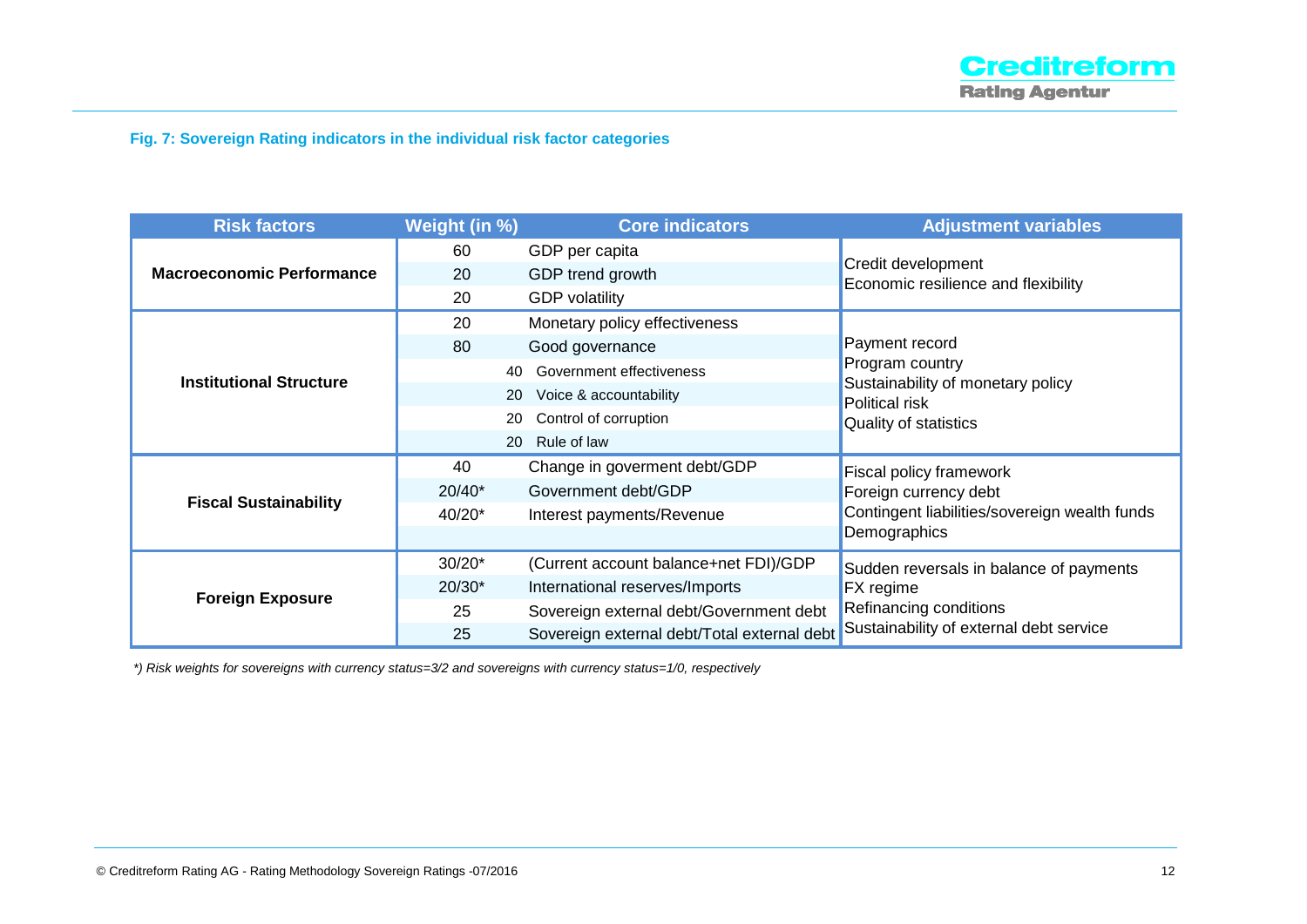While the risk factor analysis is primarily driven by quantitative indicators, qualitative indicators are also taken into account. In principle, the qualitative analysis of information is as important for the assessment of a sovereign issuer and his creditworthiness as quantitative analyses, at times even of superior relevance. This is mainly due to the fact that sovereign issuers have rights and powers at their disposal that other debtors lack. Governments can change their monetary and fiscal policies or make use of their regulatory and political powers. Quantitative factors alone will hardly be able to reflect this. It must also be borne in mind that any sovereign rating must not only consider whether a sovereign is able to honor its debt, but also whether it is willing to do so – in certain cases, the latter may be the more crucial question.

As a rule, other indicators may be used to assess the individual risk factors when CRA believes that any such additional indicators are required to better understand and reflect the ability and willingness of a sovereign to meet its financial obligations.

#### **4.2.1 Macroeconomic Performance**

The ability of a sovereign to generate sufficient levels of government revenue and to use this revenue to meet its financial obligations fully and on time is largely determined by the performance of its economy. The government in turn has an indirect impact on economic developments, since it determines the legal framework in which private actors operate. The government therefore has a key role in creating stable economic conditions. The long-term development of macroeconomic indicators provides sound evidence whether a sovereign is capable of stimulating economic activity through appropriate business, fiscal and monetary policies and whether it can thereby ensure its creditworthiness.

#### **Core Indicators**

The initial score for the risk factor Macroeconomic Performance (MP) is determined by the weighted average score of three core indicators: GDP per capita, GDP trend growth, and GDP volatility.

*(i) GDP per capita:* Per capita income is the most important indicator for an economy's state of development. Economies with high levels of per-capita income have a potentially broader tax base, being able to either increase existing taxes on domestic income and assets or introduce such taxes. High levels of GDP p.c. are commonly associated with high levels of prosperity in the form of human capital or tangible and financial assets), which gives such economies a better ability to absorb exogenous shocks. In general, economies with relatively high levels of GDP p.c. tend to have effective institutions and stable political systems. Frequently, they have also implemented mechanisms that are designed to prevent over-indebtedness.

In order to obtain the most objective and most accurate view on economic development, CRA considers GDP p.c. in purchasing power parity terms (PPP) to adjust for exchange rate effects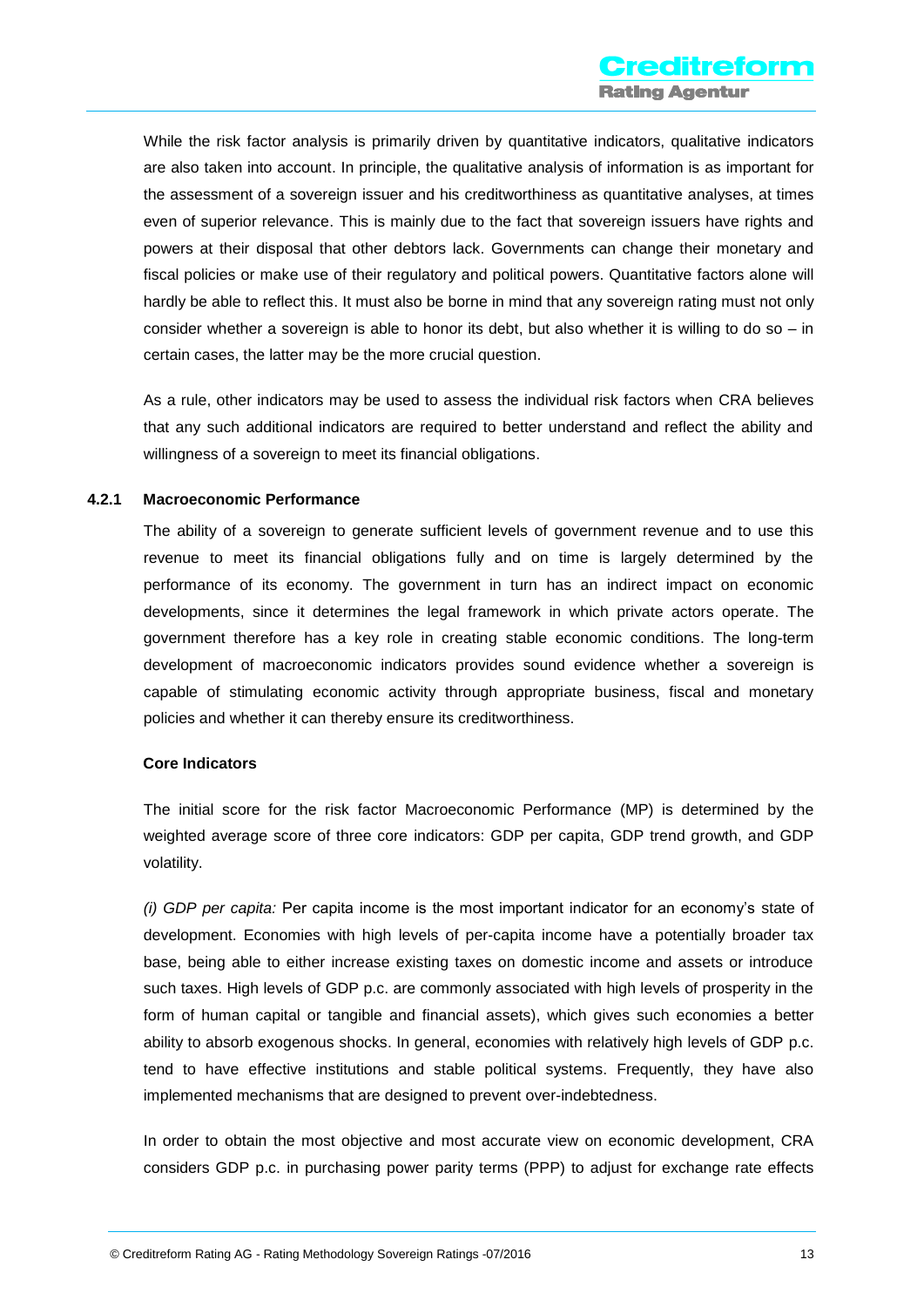and ensure comparability across countries. GDP p.c. is calculated by dividing the GDP by the population size.

*(ii) GDP growth trend:* The debt to GDP ratio of a sovereign can decline even when the government fails to pay down any debt as long as the sovereign manages to generate economic growth. Thus, sustainable growth provides an opportunity to lower a sovereigns' debt burden, as a government would not have to implement unpopular austerity policies which could decrease the population's acceptance of the government's fiscal policy. Furthermore, positive economic development can also be expected to have positive effects on revenue, in general.

Since economic growth is not solely a reflection of a government's policies and may fluctuate from year to year due to exogenous events, CRA analyzes – according to the through-the-cycle approach – the medium- to long-term growth trends for the purposes of its assessments. In order to determine this underlying growth trend, CRA calculates a moving average reflecting forecasts for the current year and the two following years in addition to the real GDP growth figures for the last five years. It will be taken into account that there is generally an inverse relationship between GDP growth and per-capita income, i.e. developed economies tend to grow more slowly than emerging economies or developing countries.

*(iii) GDP volatility:* High levels of economic volatility can be caused by many factors. Economies that combine an excessive dependence on export markets with poorly developed domestic markets as well as economies with a large share of cyclical industries or commodity exports may suffer from increased output volatility. Particularly in emerging economies, increased levels of macro-economic volatility can be a consequence of country-specific financial or monetary policies. High volatility of economic growth rates can therefore indicate inappropriate fiscal or monetary strategies or an inefficient implementation of government policies. As a rule, low GDP volatility enhances a sovereigns' reputation on the credit markets since investors have a better idea of what they may be expecting.

Strong fluctuations of economic performance and, consequently, of government revenue make it more difficult to determine a sovereigns' debt affordability and may even jeopardize the full and timely repayment of the sovereigns' financial obligations. In order to measure volatility levels, CRA analyzes the standard deviation of real GDP growth over a period of eight years, taking into account the record of the past six years as well as the growth forecasts for the current year and the following year.

#### **Adjustment Variables**

CRA subjects the initial MP score to an adjustment process, determining whether and to what extent country-specific adjustment variables have to be taken into account to adequately assess sovereigns' creditworthiness. The rating analysts examine the risk pertaining to the credit development and the economic resilience and flexibility, evaluating several optional indicators.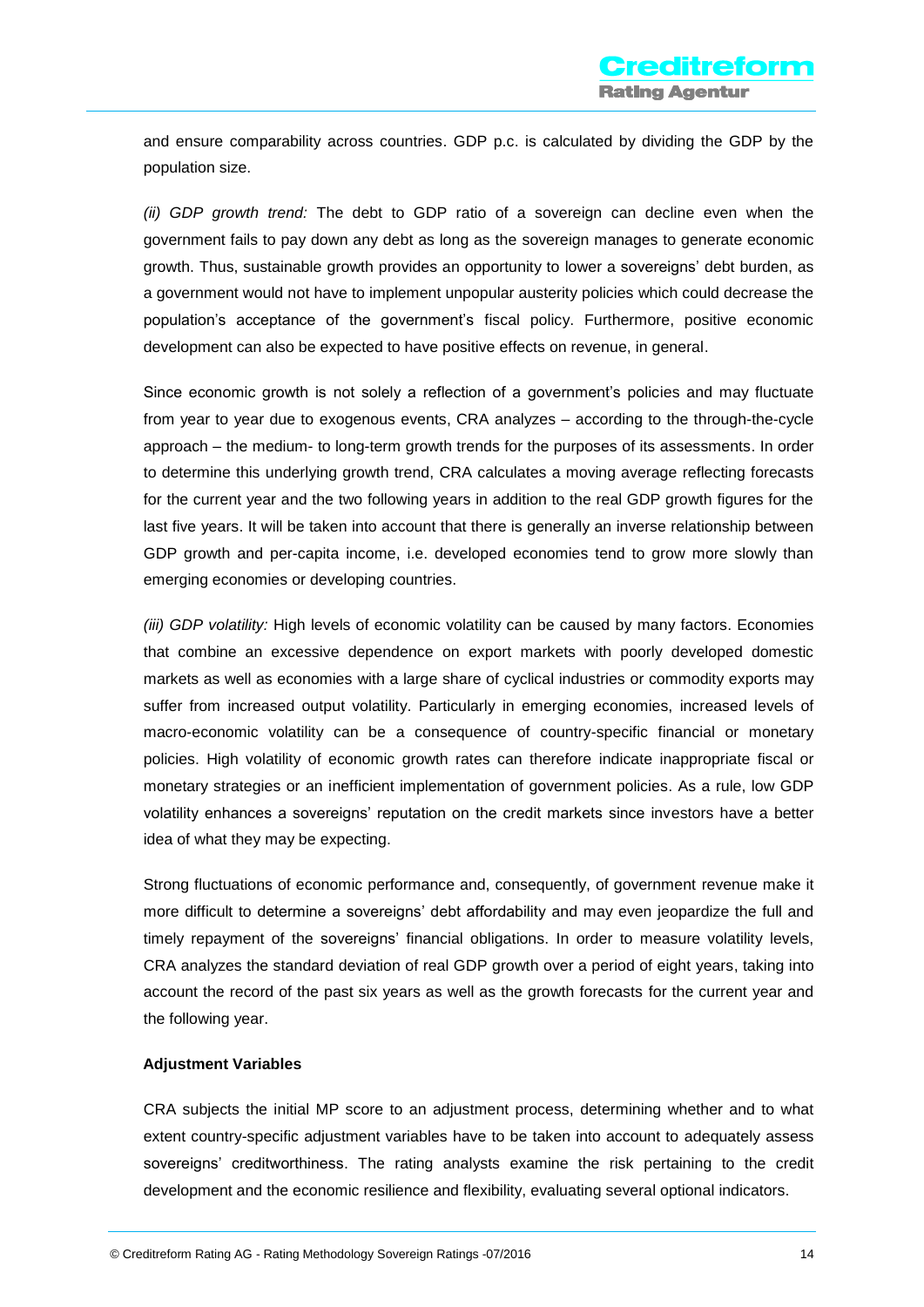*Credit development:* As a rule, an efficient and sound financial sector capable of funding the growth of the domestic economy is credit positive. A high proportion of domestic credit (as a ratio of the GDP) indicates a well-developed financial market with a broad and diversified base of domestic investors. If, however, credit growth consistently outperforms GDP growth, MP core indicators may be distorted which would then inadequately reflect the actual performance and potentials of the economy under review. An excessive credit growth can also generate risks for the sovereigns' creditworthiness. If the total credit volume expands too fast, asset price bubbles can emerge. Boom-bust-cycles of loans and assets can adversely affect the overall economic stability. Most financial crises in the past have coincided with a sharp decrease of the economic growth figures.

In order to detect potential credit bubbles at an early stage, CRA is continuously monitoring credit growth. If, for a longer period, the expansion of the credit volume remains above the level that seems justified by the underlying fundamentals, CRA may opt to lower the MP score by up to two notches. CRA will act in the same way if credit growth appears to deviate significantly from its long-term trend.

*Economic resilience and flexibility:* CRA believes that the underlying business model of an economy is highly relevant for the assessment of the sovereigns' creditworthiness. The resilience of the economy under review and its capability of reacting flexibly to changing economic and financial circumstances are of specific importance. A lop-sided structure of an economy – disproportionate importance of certain industries, commodities or export markets – is, conversely, considered to represent a high risk. The sustainability of such a growth model and, together with it, the financial situation of the sovereign can be affected by technological progress, a shift in demand patterns and price changes on global markets. CRA therefore analyzes in its sovereign ratings whether the economy under review appears to rely on a small number of industries. CRA also examines to what extent commodity exports contribute to the overall economic performance.

CRA's assessments of a given economy's ability to adapt and to remain competitive in a changing business environment is also based on the "Ease of doing business index" of the World Bank and the "Global Competitiveness Index" of the World Economic Forum. We conduct a peer group analysis, assessing the business environment of the country under review in relation to the situation of other countries with a similar level of economic development. Further evidence for the (medium to long term) competitiveness of an economy is also provided by the development of the real effective exchange rate. Furthermore, the more flexible an employment market is, the better prepared the economy will be to absorb adverse economic and financial shocks. High levels of unemployment and low employment rates may indicate matching problems or rigid labor laws that can hold back an economy and prevent it from exploiting its full potential.

Economies with flexible labor markets and diversified economic structures that offer favorable operating conditions for companies tend to have a sustainable growth model. The revenue base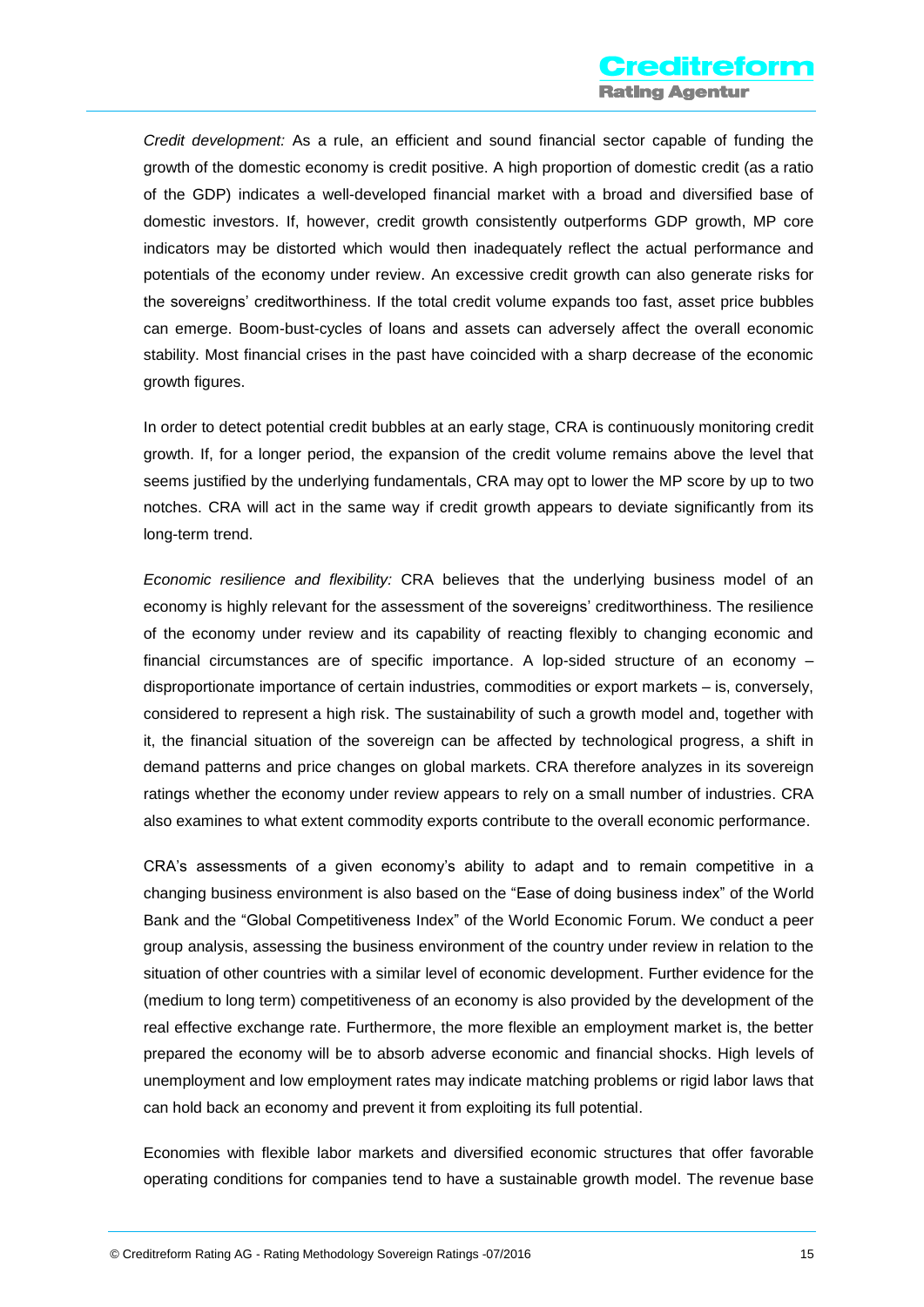of their budgets is sufficiently broad and relatively easy to forecast, allowing the government to ensure its solvency. The adjustment variable Economic Resilience and Flexibility may raise or lower the MP score by up to four notches.

#### **4.2.2 Institutional Structure**

The risk that a sovereign may choose not to meet its financial obligations although it may have the resources required is reflected by the sovereigns' underlying institutions. Institutions are defined as the rules that govern or control the behavior of the economic actors throughout their various interactions. Of utmost importance are economic institutions such as property rights and the existence of regulated markets since these shape the society's incentive patterns and lower the level of uncertainty in any given economic system. Economic institutions are largely endogenous and shaped within a framework of collective decision-making whose results depend on the political institutions that determine the restrictions and incentive patterns of the political actors. Ultimately, differences in the design of economic and political institutions can help to explain why some economies are prosperous and generate high rates of economic growth while others do not. This is why CRA interprets the quality of an economy's institutions as a political signal for the active engagement and the fundamental willingness of a sovereign to meet its financial obligations.

#### **Core Indicators**

The initial score for the risk factor Institutional Structure (IS) is determined by the weighted average score of two core indicators: Good Governance and Monetary Policy Effectiveness

*(i) Good Governance:* The willingness of a sovereign to honor its financial obligations is of central importance for the assessment of a sovereign issuer's creditworthiness and points to an essential distinction between ratings of sovereign issuers and ratings of other issuers or financial instruments. The institutional framework significantly affects political decision processes and outcomes and thus, is a crucial element to consider when assessing the probability of a sovereign default. This framework is a constituent feature of governance, i.e. the execution of economic, political and administrative powers to exercise the functions of government on all levels. Good governance ensures the long-term growth perspectives of an economy and prevents a sovereigns' creditworthiness from significant deterioration. Typical features of good governance include a certain level of predictability and reliability of political decision-making processes, independently from any change in government. Sovereigns with a history of poor governance, conversely, are characterized by unreliable legal systems, low government effectiveness, an insufficiently rigorous determination to uphold the rule of law as the fundamental principle of government action and a lack of transparency in the application of public funds and corruption.

CRA bases its assessment of a sovereigns' institutional framework, inter alia, on the World Governance Indicators of the World Bank, the most important of which is the indicator for the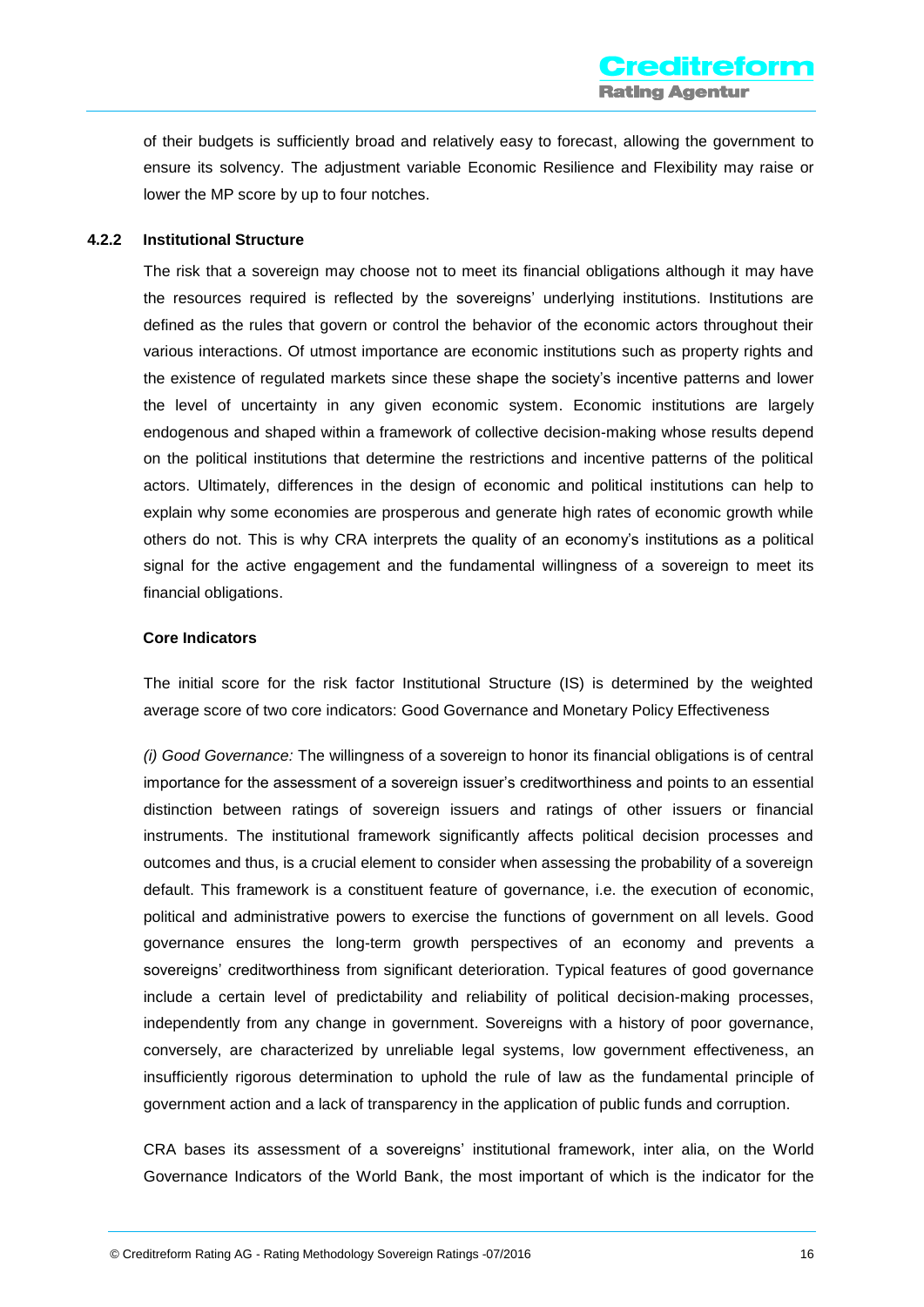effectiveness and quality of economic policies (Government Effectiveness) that measures the competence of civil servants and the quality of public services. This sub-indicator consequently carries most weight in the composition of the core indicator Good Governance, followed by the two indicators that reflect the trust in government institutions: Rule of Law, representing the reliability of the legal system as well as the ability to enforce contractual agreements, and Control of Corruption, which indicates to what extent government powers are used for private gain. The final component is the indicator Voice & Accountability which captures the extent to which citizens are able to participate in electing their government as well as freedom of expression.

*(ii) Monetary Policy Effectiveness:* Very high and very low rates of inflation can equally increase the general level of uncertainty in an economy, potentially heighten the volatility of asset prices and fostering macroeconomic instability. Above all, however, CRA believes that stable prices are a good indication for the independence of the central bank and effective as well as efficient economic policies. The delegation of powers and authority over monetary policies to an independent central bank creates trust in a sovereigns' willingness to meet its long-term obligations. Relatively wide-ranging powers of intervention also provide the basis for more effective action in the course of economic or financial crises and serve to reinforce the foundations of sustainable economic growth.

CRA assesses the credibility of central banks on the basis of the medium to long term development of the inflation rate. Thus, an inflation trend is calculated as a moving average that reflects forecasts for the current year and the two following years in addition to the actual inflation rates for the last five years.

#### **Adjustment Variables**

CRA subjects the initial IS score to an adjustment process, determining whether and to what extent country-specific adjustment variables have to be taken into account to adequately assess sovereigns' creditworthiness. The rating analysts examine the risk pertaining to the payment record, IMF program participation, the sustainability of monetary policy, political risk, and the quality of statistics, evaluating several optional indicators.

*Payment Record:* The question at which point a certain level of sovereign debt ceases to be sustainable is inextricably linked to the governments past payment behavior. Empirical evidence shows that sovereigns that have defaulted at least once in the past are subject to higher default risks. Such a tendency can be seen as the symptom of a structural institutional weakness. Defaults can also weaken institutions in the medium and long term. Moreover, debt restructurings may ease short-term liquidity problems, but do little to address the underlying problems that reflect the defaulting sovereigns' structural weaknesses.

Sovereigns with a history of default(s) generally suffer from a poor reputation on the global capital market. In contrast to sovereigns that have met all principal and interest payments in the past,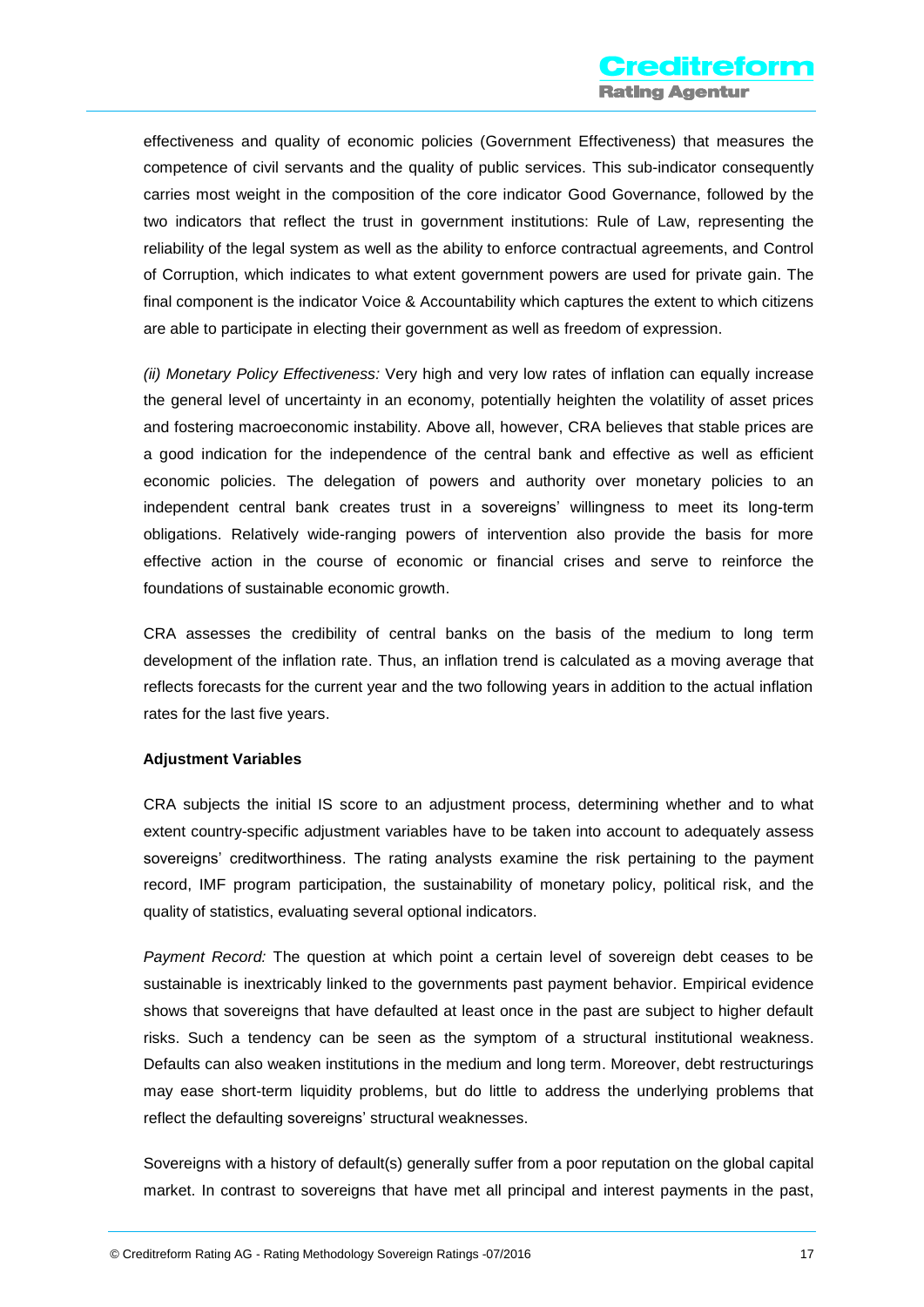they may be unable to convince investors to provide them with additional funds even if their debt ratios are relatively low. As a consequence, they have to pay higher interest rates and are more vulnerable to external shocks. CRA may decide to lower the IS score of sovereigns with a history of default(s) or arrears to official creditors by up to three notches.

*Program Country:* CRA will take into consideration whether or not the sovereign issuer under review has been the beneficiary of IMF assistance or – if the sovereign in question belongs to the euro area – of support from the European Financial Stability Facility (EFSF) or the European Stability Mechanism (ESM). Both institutions have a range of instruments at their disposal to provide governments with assistance in their attempts to stabilize their economies as long as they meet a number of strict conditions. Involving the IMF or the EFSF/ESM can, however, have starkly different and even conflicting consequences. The funds of these programmes may prevent potential defaults. Support measures of international organizations can also serve to build trust among private and institutional investors. Beyond that, sovereigns may – under the obligation to comply with macro-economic reform programmes – improve their economic and financial situation. On the other hand, it is possible that investors will perceive the implementation of a programme as a signal to withdraw their capital, triggering capital outflows or even capital flight, also known as a "rush to the exit". The success of any programme is also determined by the extent to which the government identifies with its measures and complies with the conditions and goals of the arrangement. CRA performs case-by-case assessments, taking into account the nature of conditionality and the scale of financial assistance as well as the terms and conditions of the emergency facilities. Depending on this assessment, the IS score can rise or fall by up to two notches.

*Sustainability of Monetary Policy:* The overall inflationary trend is seen as an indicator for the central banks' effectiveness in fulfilling its mandate as well as for the general quality of a sovereign's institutions. Another important figure is the volatility of the inflation rate. As a rule, a volatile inflation rates can slow down the pace of economic growth even if the price level increases slightly. Strong fluctuations of the inflation rate cause great uncertainty as regards the future development of the economy and the future price level and thus, indicate a (partial) failure of the central bank to fulfil its mandate.

CRA measures price volatility by determining the standard deviation of the inflation rate over a period of eight years, taking into account the inflation rates of the past six years as well as the forecasts for the current year and the following year. Depending on the level of inflation volatility, the IS score can in- or decrease by one notch.

*Political Risk:* Defaults can be triggered by a change of the political parameters that determine a sovereigns' willingness to meet its financial obligations. As a rule, political instability increases default risk. This is why defaults are closely linked to reflect dramatic political changes and severe political or social tensions. Social unrest, political conflicts and wars have all caused defaults in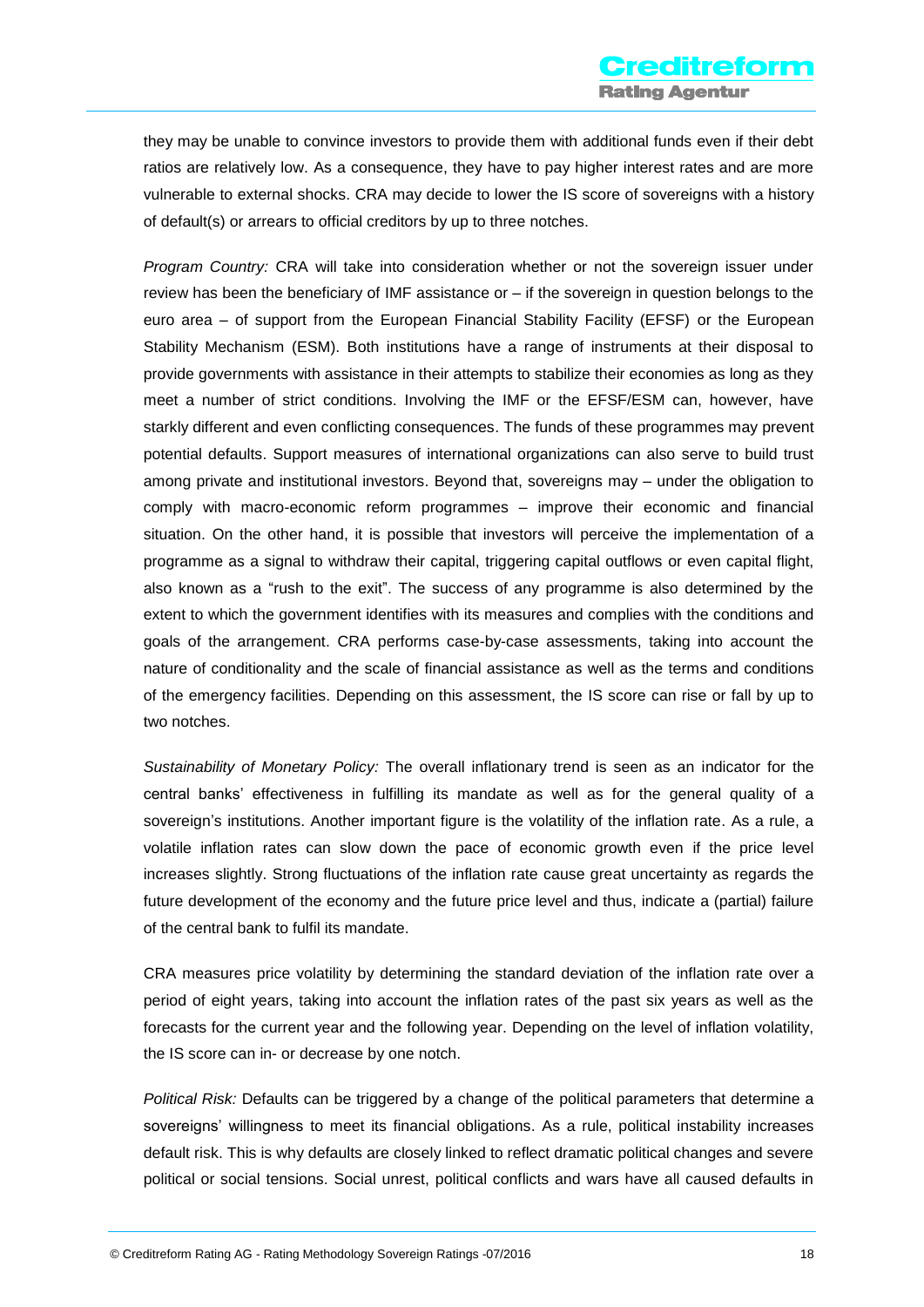the past. Empirical evidence appears to indicate that the perspective of an impending political change immediately before a general election increases the sovereign default risk. Not all political changes, however, are preceded by an election, and the dismissal or resignation of a highranking minister can equally signal a shift in the respective sovereigns' attitude towards its financial obligations.

Among the sources used by CRA is the World Governance Indicator of the World Bank, Political Stability and Absence of Violence, which assesses a country's probability of being destabilized by unlawful or violent means. It must be emphasized that political risks are difficult to assess in quantitative terms and that the aforementioned indicator can be no more than the starting point for a deeper analysis. If CRA concludes that political factors represent a risk with regard to the willingness of a sovereign issuer to meet his financial obligations in the short to medium term, the IS score can be lowered by up to three notches.

*Quality of Statistics:* An insufficient quality of available data can make it very difficult to assess and quantify sovereign credit risk. Data quality criteria include the accuracy of official estimates, the frequency in which data are made available (how soon requests are complied with and how up-to-date the data are), availability and transparency of information, comparability of statistical figures, and data coherence. If the CRA rating analysts detect any problems with the public data that are provided by the national authorities from the country under review, they can lower the IS score by one notch.

#### **4.2.3 Fiscal Sustainability**

While certain general conditions – such as the development of the global economy – cannot be directly controlled by any sovereign, governments alone are responsible for their fiscal policies. This is why these policies are key indicators for the quality and efficiency of public action. The conditions under which sovereign issuers can raise capital on the global markets are directly influenced by the objectives of their fiscal policies and by the adequacy of the means which they apply to that purpose. As a general rule, sovereigns with sustainable fiscal policies will have easier access to the capital market and can raise capital under more favorable conditions. A sustainable fiscal policy is characterized by several features. Above all, it must demonstrate that government debt will be kept at a moderate level in the long term, assuring that the sovereign will remain capable of meeting its financial obligations even under unforeseen and adverse circumstances. The sovereign should also assure that, rather than using its proceeds merely for the purposes of consumption, an adequate level of public investments is maintained to improve the long-term growth perspectives of the national economy.

#### **Core indicators**

The initial score for the risk factor Fiscal Sustainability (FS) is determined by the weighted average score of three core indicators: Government Debt/GDP, Change in Government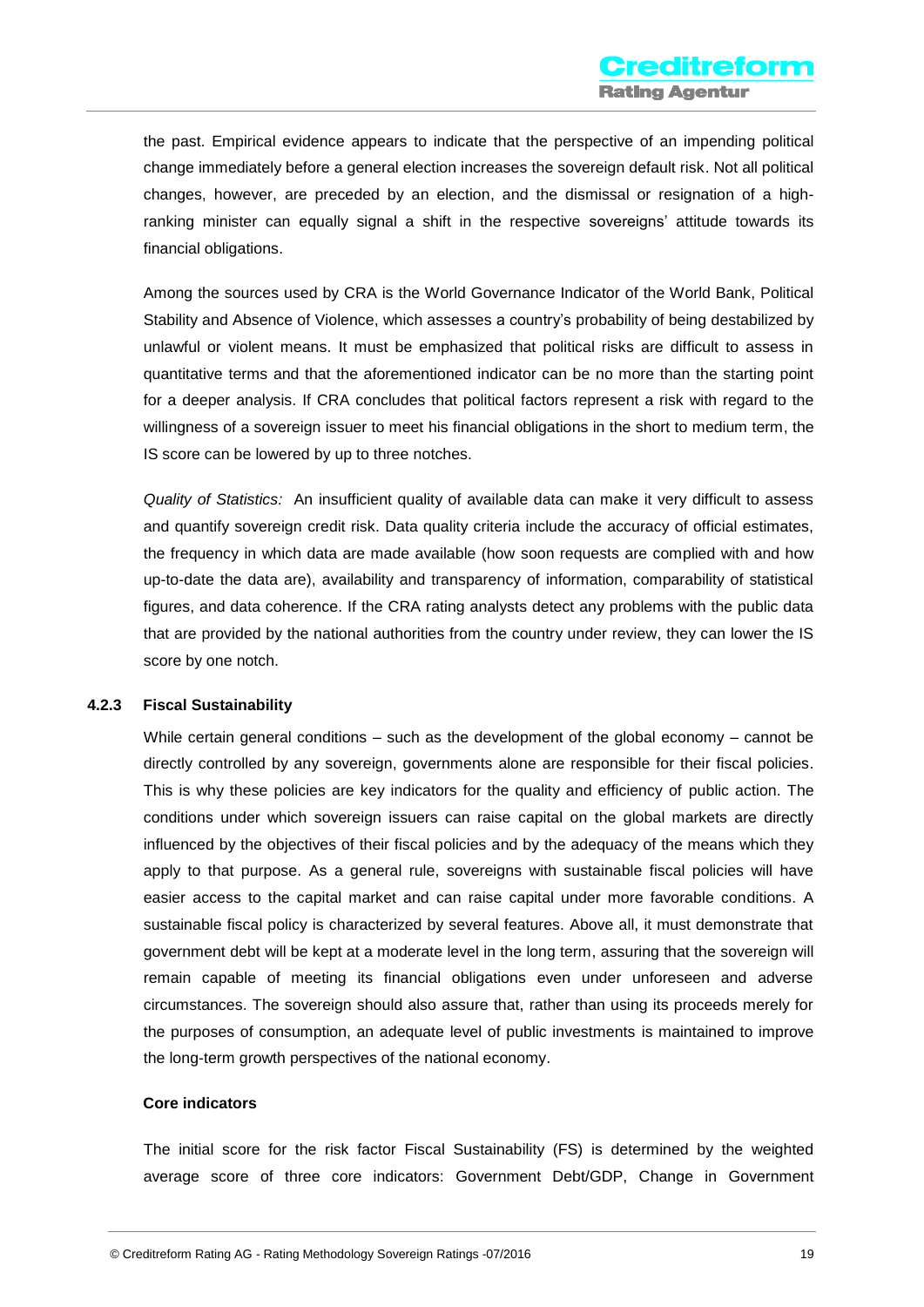Debt/GDP, and Interest Payments/Revenue. The way in which the variables Government Debt/GDP and Interest Payments/Revenue are weighted in the aggregation of the main factor Fiscal Sustainability will depend on the currency status of the sovereign under review (see Fig. 7).

*(i) Government Debt/GDP:* In principle, default risks rise in proportion to a sovereigns' debt ratio, because the expenses required to service government debt tend to rise alongside the debt ratio. Since the level of debt is a direct consequence of a government's budget policies, a high debt ratio can also indicate structural inefficiencies of government spending and/or a government's incapability to generate revenue. High debt ratios also narrow down a government's room for maneuver, e.g. its ability of reacting to exogenous shocks. Debt ratios in excess of 90% are deemed to slow down the pace of economic growth. Channels of transmission are (i) private saving patterns (ii) public investment, and (iii) total factor productivity (TFP).

*(ii) Change in Government Debt/GDP:* The rate at which the debt ratio of the sovereign is changing has a decisive impact on the development of the risk premiums for long-term government bonds. If the level of sovereign debt increases more quickly than the GDP, investors will generally demand higher risk premia. As a consequence, higher interest payments will put the national budget under additional strain, and additional funds may be required to meet the sovereigns' financial obligations, raising the debt ratio even further. Eventually, the sovereign might enter a vicious circle of rising interest payments and growing debt. Moreover, increasing interest rates also create the risk of crowding out.

In order to identify the underlying trends of sovereign debt development, CRA determines the annual change of the debt ratio and calculates a moving five-year average that reflects forecasts for the current year and the two following years in addition to the figures for the last two years.

*(ii) Interest Payments/Revenue:* In addition to debt levels and debt dynamics, CRA also examines to what extent government revenue can cover existing financial commitments. The ratio of interest expenses to government revenue indicates whether and to what extent taxes and duties can fund interest expenditure. It must be taken into account how stable the level of government revenue is, but also how sensitive the total expenditure may be to possible changes of the interest rate and currency risks. If a large share of the national budget has to be spent on debt service, this will restrict the government's fiscal space. In addition, it may also have negative repercussions on a government's willingness to meet its financial obligations. Empirical analyses show that sovereigns tend to cease debt service when interest payments account for more than 25% of their total revenue. When the amounts that are required to service national debt continue to rise, there will be less financial resources left for social services and public projects. The population will tend to question the agenda of a government that prioritizes its financial obligations, and political pressures will grow to either stop all repayments or to renegotiate existing credit arrangements.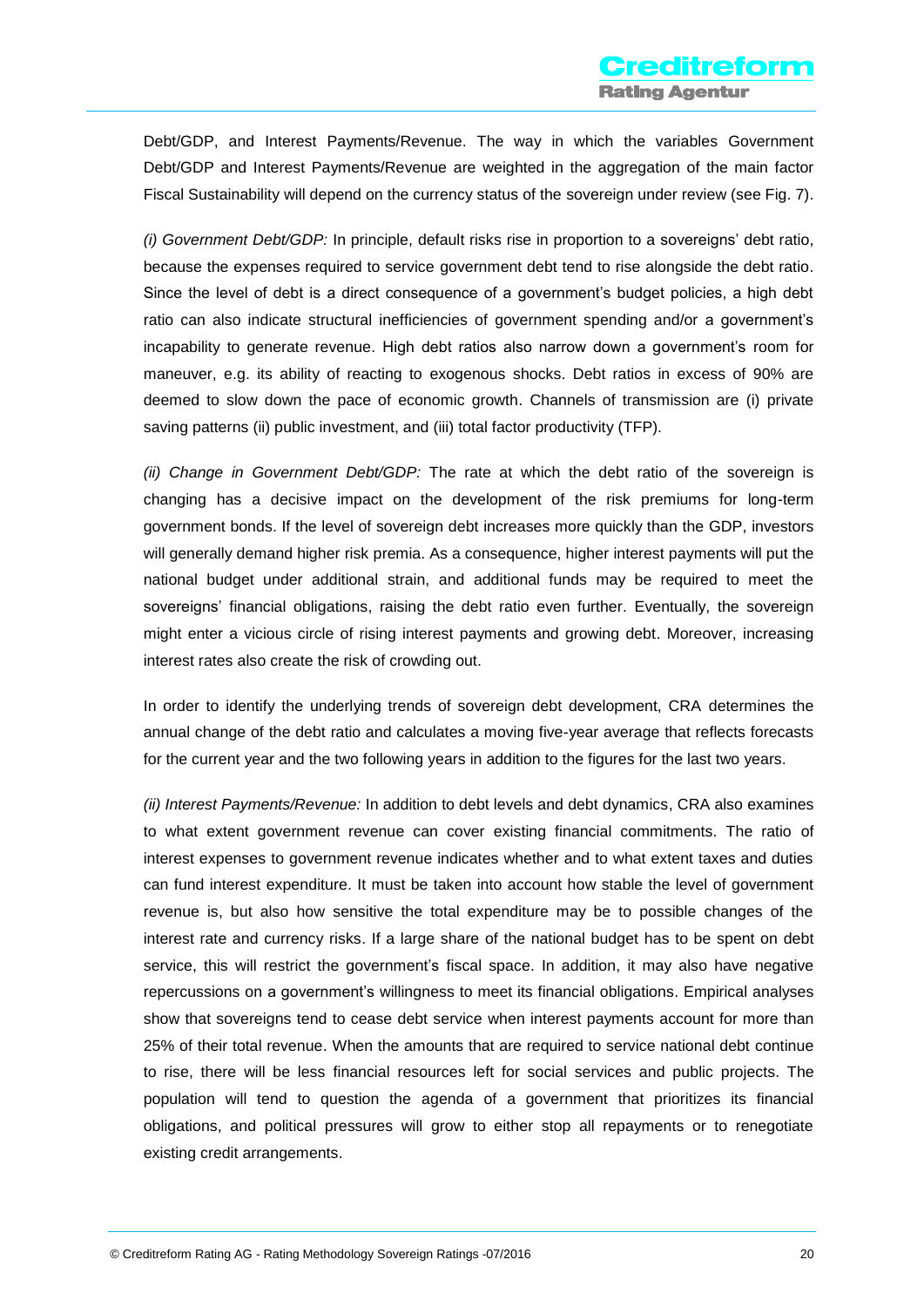#### **Adjustment Variables**

CRA subjects the initial FS score to an adjustment process, determining whether and to what extent country-specific adjustment variables have to be taken into account to adequately assess sovereigns' creditworthiness. The rating analysts examine the risk pertaining to the fiscal policy framework, foreign currency debt, contingent liabilities/sovereign wealth funds and demographics, evaluating several optional indicators.

*Fiscal Policy Framework:* The rating analysts determine whether the debt ratio is sustainable in the long term and whether the sovereign debt can be serviced through the government's fiscal revenue. The dynamics of the fiscal deficit are a crucial variable in this context, indicated by the medium-term trend of the cyclically-adjusted and primary budget balance. Furthermore, the analysts will also evaluate whether institutional rules are implemented that could effectively prevent a government from raising excessive debt levels. The maturity structure of the outstanding debt instruments – with a specific focus on short-term refinancing requirements – will also be examined. CRA furthermore analyzes how stable and reliable government revenues are, assessing the historic volatility levels of government revenue in times of falling or stagnating GDP as well as the sources of revenue.

Fiscal credibility and the ability and willingness to honor financial obligations will generally benefit from the moderate levels of new debt and a history of compliance with budgetary rules. The assessment of the fiscal policy framework can raise or lower the FS score by up to three notches.

*Foreign Currency Debt:* Emerging and developing economies in particular raise most of their capital in foreign currencies. If a significant proportion of the sovereign debt is denominated in foreign currencies, a sudden devaluation of the local currency can substantially increase the expenses required for payments of interest and principal. The sovereign issuer will in such a case only have a restricted range of possible countermeasures at his disposal, in contrast to his situation when dealing with bonds that are denominated in local currency. If a large proportion of sovereign debt is denominated in foreign currencies, the FS score can be lowered by up to two notches.

*Contingent Liabilities/Sovereign Wealth Funds:* Contingent liabilities are liabilities outside the national budget that may be triggered by certain events. This is why contingent liabilities represent a latent risk for the future development of the debt ratio. Contingent liabilities may include guarantees for state-owned companies and for liabilities of domestic banks. If actual claims under such guarantees were made, e.g. in the wake of a banking crisis, the government would be obliged to provide the financial funds required to recapitalize the banks in order to ensure the smooth functioning of the domestic financial system. In order to identify potential sources of risk in the domestic banking system at an early stage, CRA is using a broad set of financial stability indicators such as the share of non-performing loans, the dynamics of property prices and the loan-deposit ratio. Assets that are not directly owned by the government are also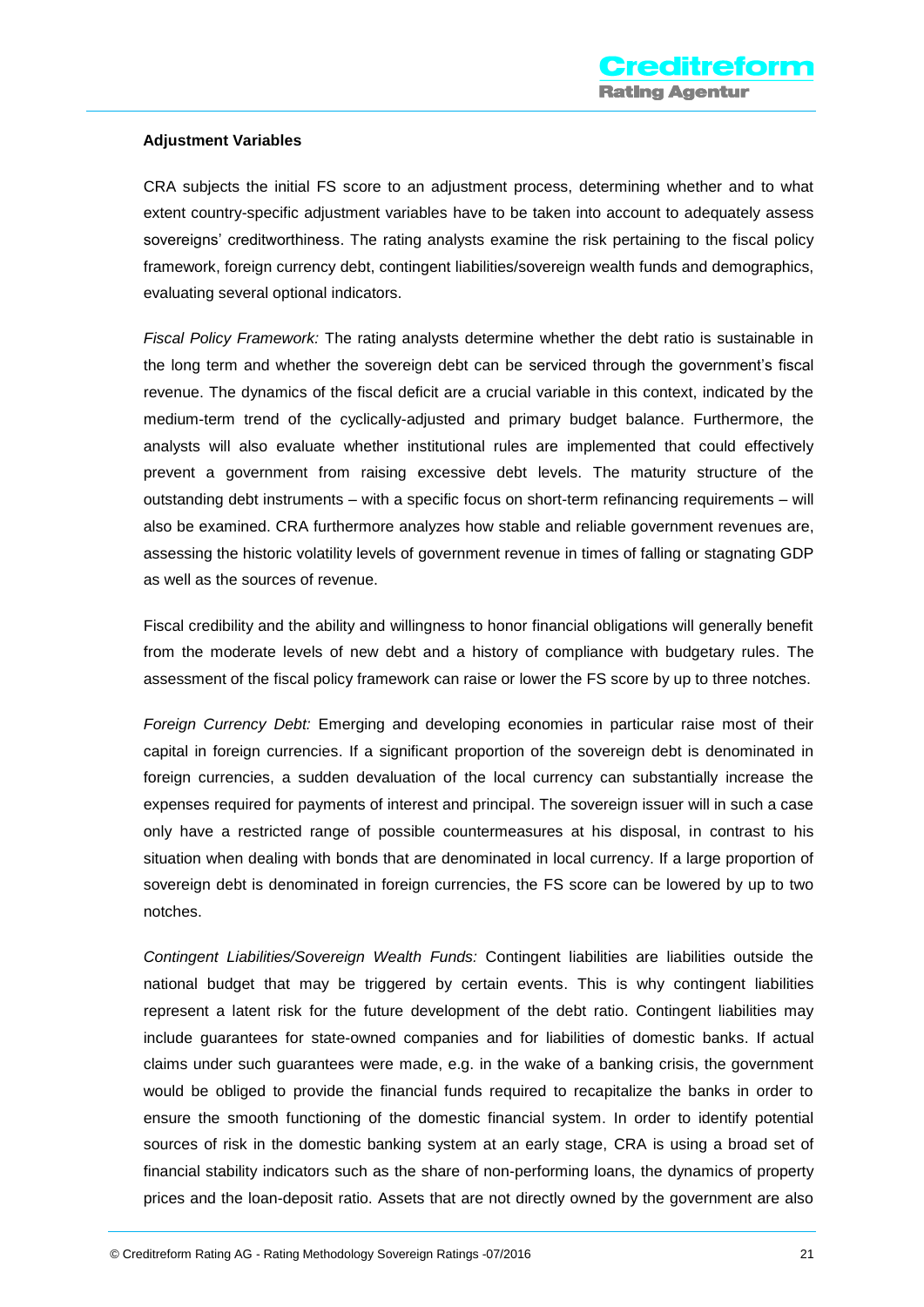taken into account. Sovereigns with large current account surpluses often operate sovereign wealth funds that invest government revenue in debt instruments and equity. Such funds represent state-owned assets that can be liquidated, if necessary, which is why they improve the creditworthiness of sovereign debtors even though they may be outside the budget. The assessment of contingent liabilities and the assets of sovereign wealth funds can raise the FS score by one notch or lower it by up to two notches.

*Demographics:* In countries with high employment rates, a high proportion of people of working age (between 15 and 64 years) in the general population has a positive effect on the national budget. Whether citizens are net contributors to or net beneficiaries from government services is largely determined by their age. CRA also analyzes the development of health care and social benefits expenses. If additional expenses must be anticipated in the light of demographic trends or developments of the government's spending policies that may require more debt, the FS score can be lowered by one notch.

#### **4.2.4 Foreign Exposure**

Reflecting the globalization of the trade in goods and services, financial market integration has increased significantly. Sovereigns as well as companies are taking advantage of the opportunities to raise capital on the international capital market and benefit from different financing conditions. However, close-knit networks of various stakeholders in the global economy also generate risks. Adverse developments in individual economies become harder to contain. High levels of dependence from foreign funds make sovereigns vulnerable and create sustained trade imbalances. This is why the creditworthiness of sovereigns can only be assessed by accounting for the risks that are associated with the international flows of goods and capital between residents and non-residents. The primary focus must be placed on the question whether and to what extent a sovereign issuer can generate sufficient amounts of foreign-denominated revenue in order to meet his financial obligations to non-residents.

#### **Core Indicators**

The initial score for the risk factor Foreign Exposure (FE) is determined by the weighted average score of four core indicators: (Current Account Balance + Net FDI)/GDP, International Reserves/Imports, Sovereign External Debt/Government Debt, and Sovereign External Debt/Total External Debt. The way in which the variables (Current Account Balance + Net FDI)/GDP and International Reserves/Imports are weighted in the aggregation of the main factor Foreign Exposure will depend on the currency status of the sovereign (see Fig. 7).

*(i) (Current Account Balance + Net FDI)/GDP:* If an economy's capital inflow permanently exceeds its outflow, this will have a positive effect on the ability of a sovereign issuer to meet his financial obligations. Economic transactions between residents and non-residents are recorded in the current account balance which indicates a sovereigns' ability to mobilize financial resources in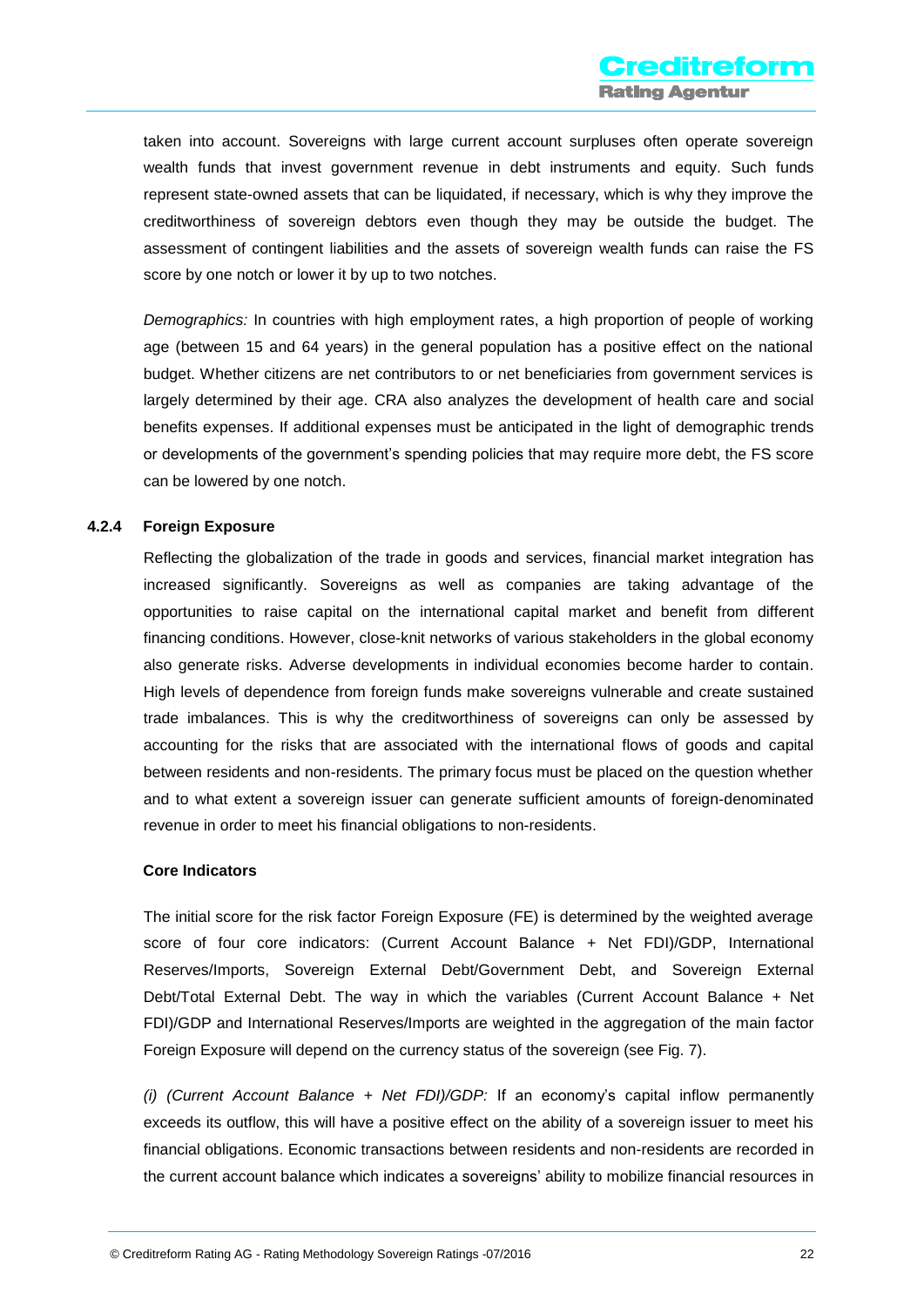foreign exchange. A current account surplus means that the flow of income from non-residents exceeds the payments that are made to them, enabling the sovereign to acquire foreign-based assets that can be used to service foreign-currency debt or to build up international reserves. Direct investments are investments abroad with the objective to build up foreign-based subsidiaries or to acquire interests in non-resident companies. The provision of loans between affiliated companies and the purchase of bonds are also covered by the definition of direct investment. An economy with positive net direct investments attracts more investments from nonresidents to its domestic economy than residents are prepared to make abroad. In order to measure a sovereigns' level of dependency from external capital flows, CRA analyses the ratio of the sum of the current account balance and net foreign direct investments to GDP.

*(ii) International Reserves/Imports:* Emerging economies that cannot cover their financing needs by raising funds (either entirely or partially) in local currency are specifically prone to liquidity crises. Many of these sovereigns finance their current account deficit through non-resident creditors. If, however, these non-residents withdraw their capital unexpectedly, the local currency will depreciate accordingly, increasing the prices of imported goods. In order to maintain the ability of local companies to import commodities and primary products, the central bank then has to tap the sovereigns' currency reserves. If these reserves prove to be insufficiently large, this can adversely affect growth and increase the number of corporate insolvencies.

In order to assess whether a sovereigns' foreign currency reserves are adequate to the economy's size and degree of openness, CRA calculates the ratio of the sum of gold and currency reserves and the total volume of imports. The higher the share of gold and currency reserves, the more likely the sovereign is to maintain its ability of meeting its foreign-currencydenominated financial obligations and, consequently, the higher the economy's apparent resilience against liquidity shocks.

*(iii) Sovereign External Debt/Government Debt and Sovereign External Debt/Total External Debt*: Sovereigns can cover their financing needs by raising debt on external markets. Especially economies with a poorly developed domestic capital markets often resort to this opportunity. Relatively beneficial borrowing conditions – in times of high levels of liquidity on the international financial markets – can provide these sovereigns with an additional incentive of raising external debt.

As a rule, however, it is a negative sign for a sovereigns' creditworthiness if a significant share of its debt is held by non-residents. Even sovereigns with only moderate levels of debt are subjecting themselves to high risks by making their budgets dependent on a constant capital inflow. The capital inflow from non-residents must be characterized as pro-cyclical and volatile. If unexpected events on the international capital markets increase the risk aversion of investors, these sovereigns then risk being cut off from their external financing sources. Such a sudden stop can cause a severe liquidity crisis and seriously curtail the sovereigns' ability to meet its financial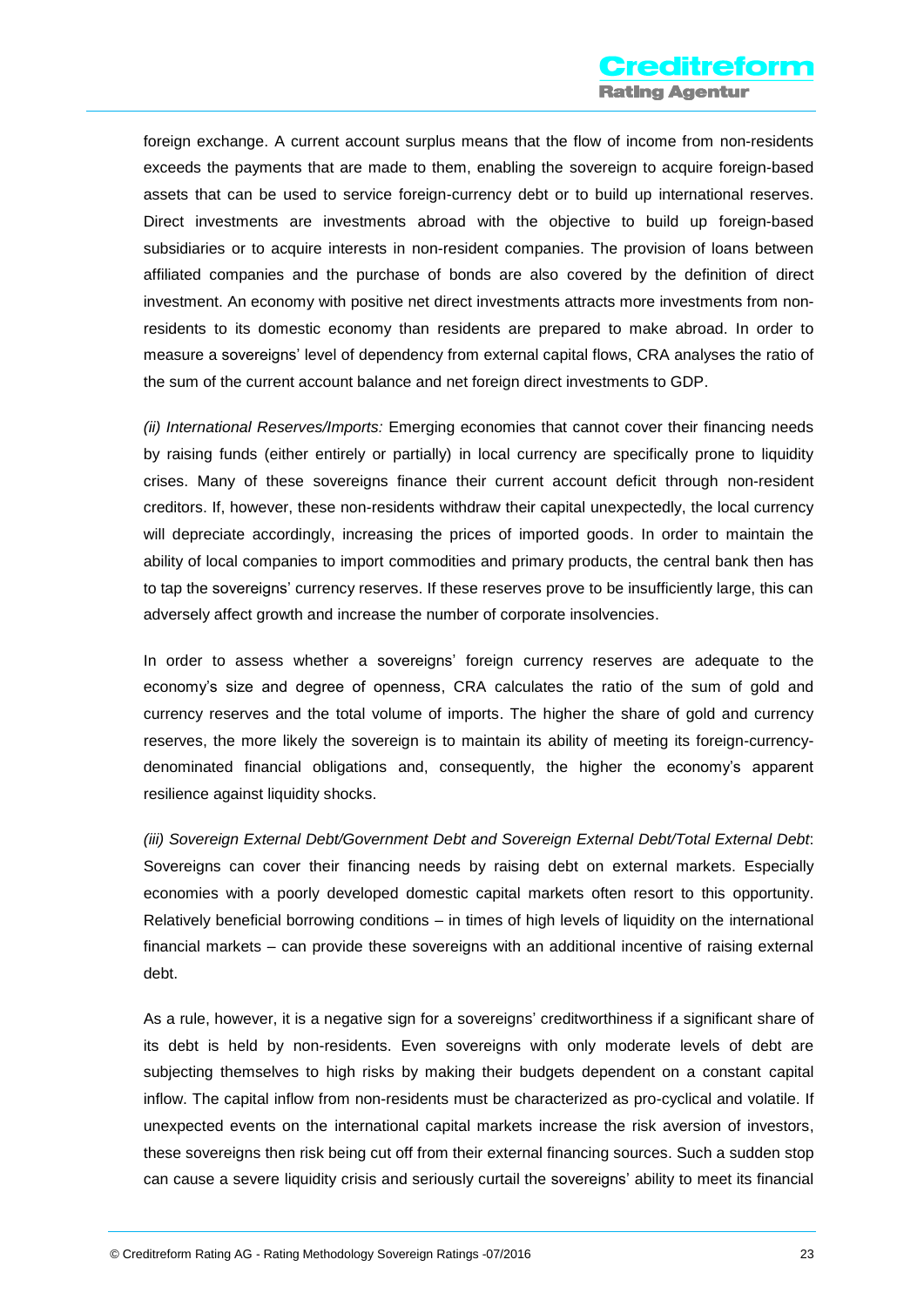obligations. Additionally, external debt of emerging and developing economies is often denominated in foreign currencies and issued under the law of foreign countries. Further risks stem from currency mismatches, as revenues are often generated in local currency while liabilities are denominated in foreign currencies. If the local currency depreciates significantly, the debt burden – denominated in foreign currency – will increase. Finally, sovereigns with large amounts of external debt are less capable of devaluating their liabilities through inflationary policies.

In order to determine the degree to which a country is dependent on external funds, CRA uses two indicators: firstly, the ratio of sovereign external debt to total government debt, and secondly, the ratio of sovereign external debt to total external debt.

#### **Adjustment Variables**

CRA subjects the initial FE score to an adjustment process, determining whether and to what extent country-specific adjustment variables have to be taken into account to adequately assess sovereigns' creditworthiness. The rating analysts examine the risk pertaining to sudden reversals in balance of payments, the FX regime, the refinancing conditions and the sustainability of external debt service, evaluating several optional indicators.

*Sudden Reversals in Balance of Payments:* Empirical evidence suggests that emerging economies in particular can experience balance of payment crises when capital flows are suddenly reversed. In view of this, CRA examines the economies' entire balance of payments for potential weaknesses, concentrating specifically on the development of the current and the capital account as well as the net international investment position (NIIP). As the NIIP shows the value of an economy's claims and liabilities towards the rest of the world at a specific point in time, it complements the balance of payments that shows the changes of all economic transactions between residents and non-residents over a period of time. A positive NIIP is often closely associated with a current account surplus. If an export surplus is invested in foreign securities, the NIIP should improve.

As a rule, economies become more resilient against external shocks when domestic consumption can be funded without a net inflow of foreign capital (i.e. without a current account deficit). A positive NIIP, signalling higher independence from foreign funds, has a similarly mitigating effect on vulnerabilities from external shocks. Depending on the extent of a sovereigns' need for external capital, the FE score can be raised or lowered by up to two notches.

*FX Regime:* A country's foreign exchange regime is important, because the external value of a currency exerts an influence on an economy's vulnerability to external factors. Exchange rate movements can raise or lower the real value of foreign currency debt and moreover, impact the development of direct investments and the current account. A fixed exchange rate leaves the government with less room for action. Due to a lack of independent monetary or exchange rate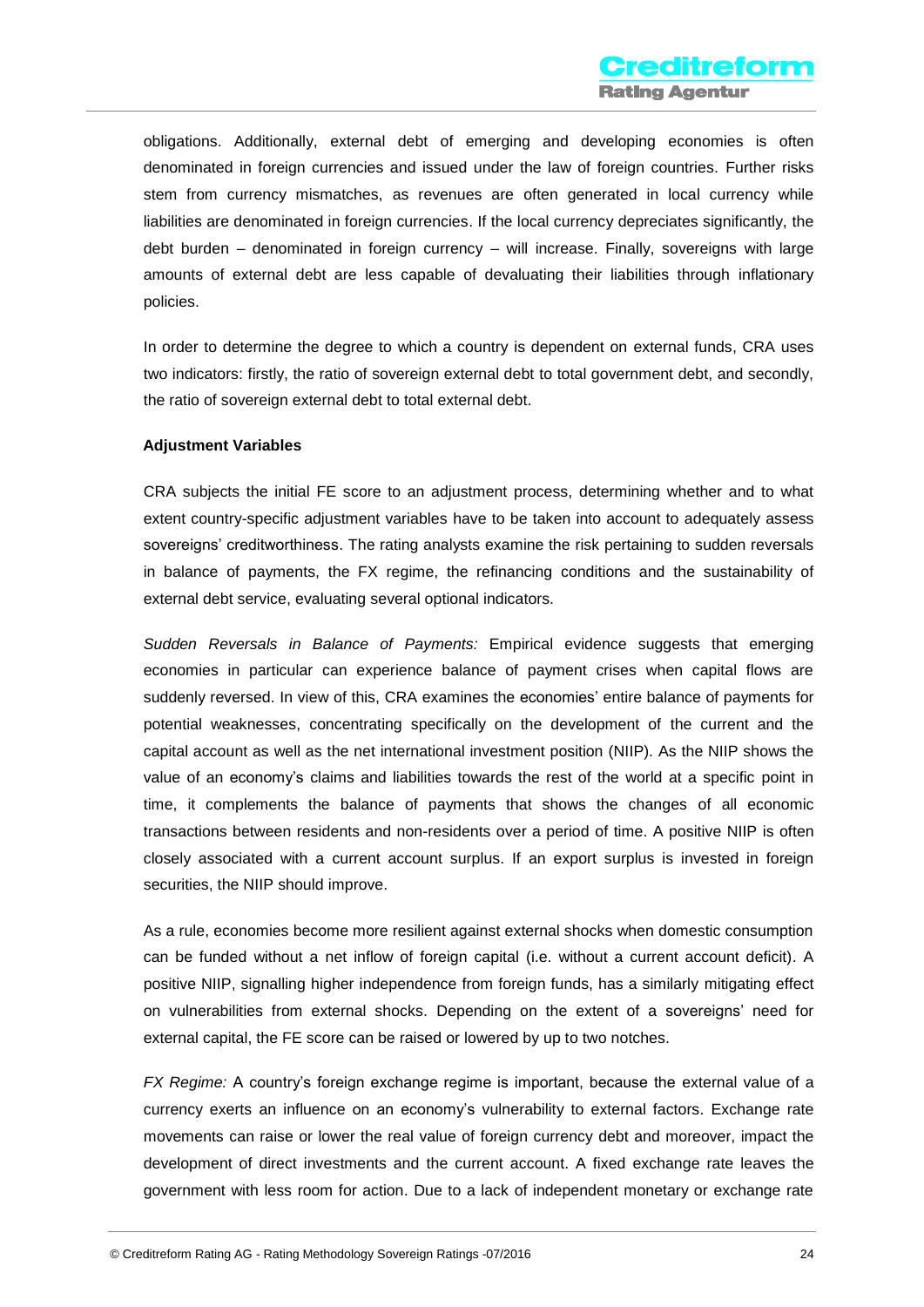policies, the government has little influence on the economic and financial environment in which companies interact. Past experience has shown that a fixed exchange rate regime generates particularly large economic costs when it cannot be upheld permanently. Any government that tries to shield its currency from the markets also risks the emergence of external imbalances that may lead to a balance of payments crisis.

CRA's assessment of a government's current exchange regime is based on the classification of exchange rate regimes in the IMF Annual Report on Exchange Arrangements and Exchange Restrictions (AREAER). This report distinguishes between four currency regimes: floating, hard peg, soft peg, and other managed arrangements. Fixed currency regimes can increase the vulnerability of an economy to external shocks, specifically when combined with sustained imbalances in the balance of payments and consequently, lower the FE score by up to two notches.

*Refinancing Conditions:* As a rule, the sovereign's refinancing conditions should at any time reflect its macroeconomic fundamentals. However, financial turbulences could entail growing risk aversion that may temporarily detach refinancing conditions from these fundamentals and trigger a portfolio reallocation. Thus, bonds issued by emerging economies are sold and the proceeds from these sales are invested in bonds of developed countries or (presumably) safe financial instruments. In the wake of such a "flight to safety", the risk premia of certain sovereigns may rise, increasing their refinancing costs. A significant and sudden increase of medium- to long-term financing costs – measured by ten-year government bond yields and 5-year CDS spreads – can lower the FE score by up to two notches.

*Sustainability of External Debt Service:* A sufficient level of international reserves may be regarded as a prerequisite for a sustainable external debt service – in particular for emerging and developing economies whose foreign liabilities are usually denominated in Euro or US-Dollar. CRA uses two indicators, assessing the sustainability of a sovereigns' external debt service. The ratio of a sovereign's debt payments to its international reserves shows how long the sovereign could service its external debt, once capital inflows from non-residents declined. The ratio between short-term liabilities to non-residents creditors and the currency reserves indicates the liquidity risk. The FE score will be lowered by up to two notches if the sustainability of a sovereigns' external debt service does not appear to be given.

# <span id="page-25-0"></span>**5 Foreign Currency and Local Currency Sovereign Rating**

The CRA rating methodology applies to all of a sovereign's financial obligations, irrespective of the currency denomination. Thus, debt instruments denominated in local currency are generally subject to the same risk factors as debt instruments denominated in foreign currencies.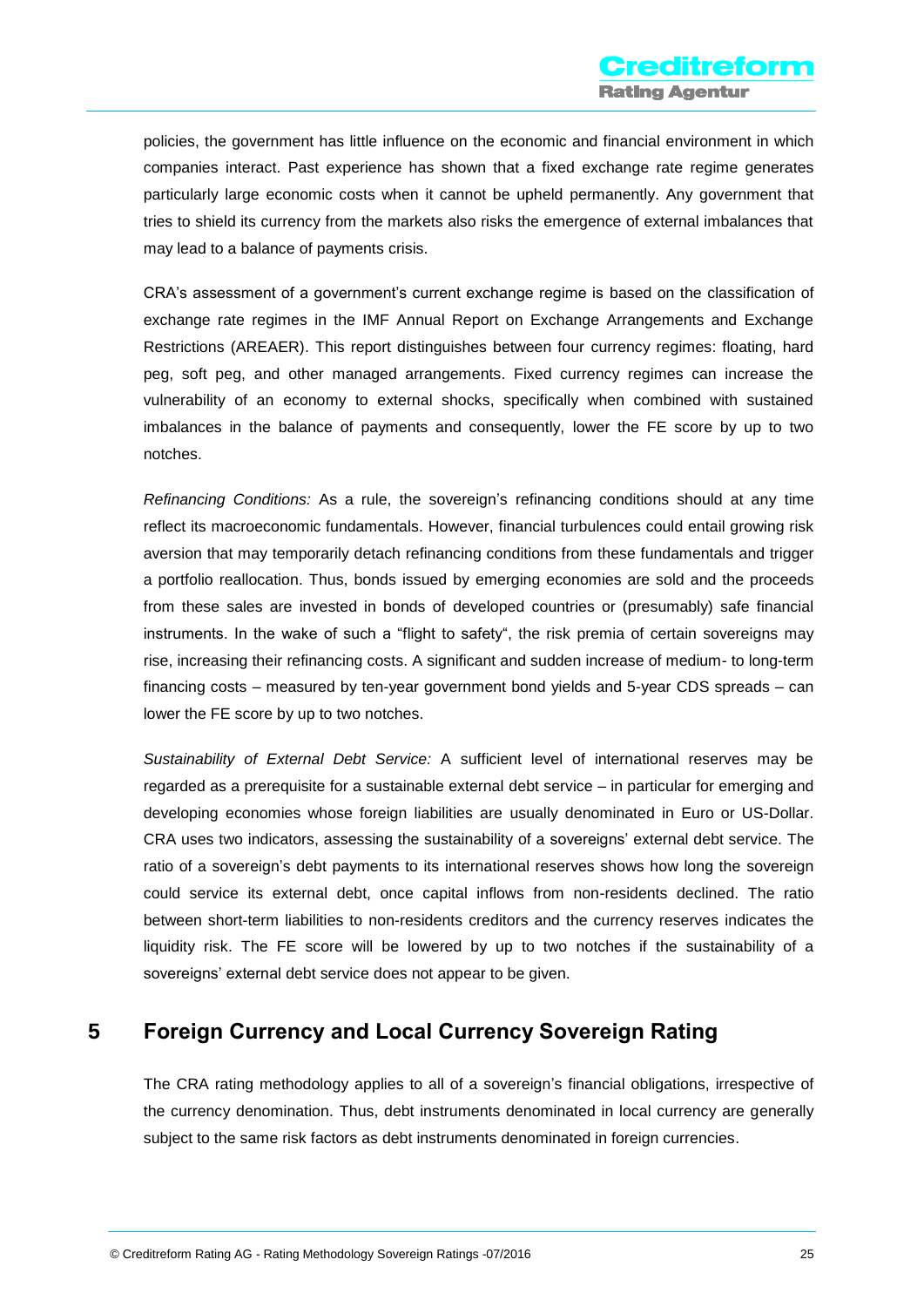Sovereigns can generate revenues in local currency by imposing new or by increasing existing taxes. Sovereigns can also influence their refinancing costs through expansive monetary policies (in addition to the – theoretically existing – possibility of printing unlimited amounts of money). Finally, sovereigns with a liquid domestic capital market have more options at their disposal when having to refinance liabilities denominated in local rather than foreign currency, since they are less dependent on the international capital markets.

At the same time, however, recent historical experience with sovereign defaults appears to provide little evidence for the assumption that governments make significant distinctions between domestic and external creditors and prioritize honoring financial liabilities in their local currency. In light of growing liberalization of international financial markets, the idea of a preferential treatment for creditors holding debt instruments denominated in local currency and of a differentiation between local and foreign currency sovereign ratings seems to be of decreasing importance. In emerging economies as well as industrialized nations, capital markets are gaining in depth and breadth which is reflected by a growing contagion risk between problems of servicing domestic and problems of servicing foreign debt. The incentives for a preferential treatment of domestic debt are furthermore negligible, since capital controls are being increasingly lifted – not only in industrialized countries – and the capital of international investors can flow more or less freely. When sovereigns do not have a currency of their own (currency unions, dollarization), no distinction is made between debt in local and foreign currency.

As a consequence, sovereign ratings for debt instruments in local currency will rarely differ from the foreign currency sovereign rating. Notwithstanding, it may be appropriate to issue a local currency sovereign rating that is deviating from the foreign currency sovereign rating. CRA applies a "notch-up approach", i.e. the local currency sovereign rating is one or two notches above the foreign currency sovereign rating when the creditworthiness of the sovereign appears to be different in local and foreign currency. CRA's decision is essentially based on three criteria:

- (i) Development of the domestic capital markets: As a rule, countries with deep as well as diversified domestic capital markets have a low-cost and reliable funding source at their disposal that can provide them with sufficient funds to meet their financial obligations in local currency. This may apply when the domestic stock and bond markets are highly capitalized or capital is free to move and circulate.
- (ii) Imbalances between fiscal policy performance and vulnerability to external influences: In cases where governments pursue a sustainable fiscal policy which is based on sound budgets while their financing needs are highly susceptible to external shocks, sovereign ratings may be higher for local currency debt than for debt in foreign exchange. In these cases, it is usually the risk factor Foreign Exposure that adversely affects the main factor Fiscal & External Stability.